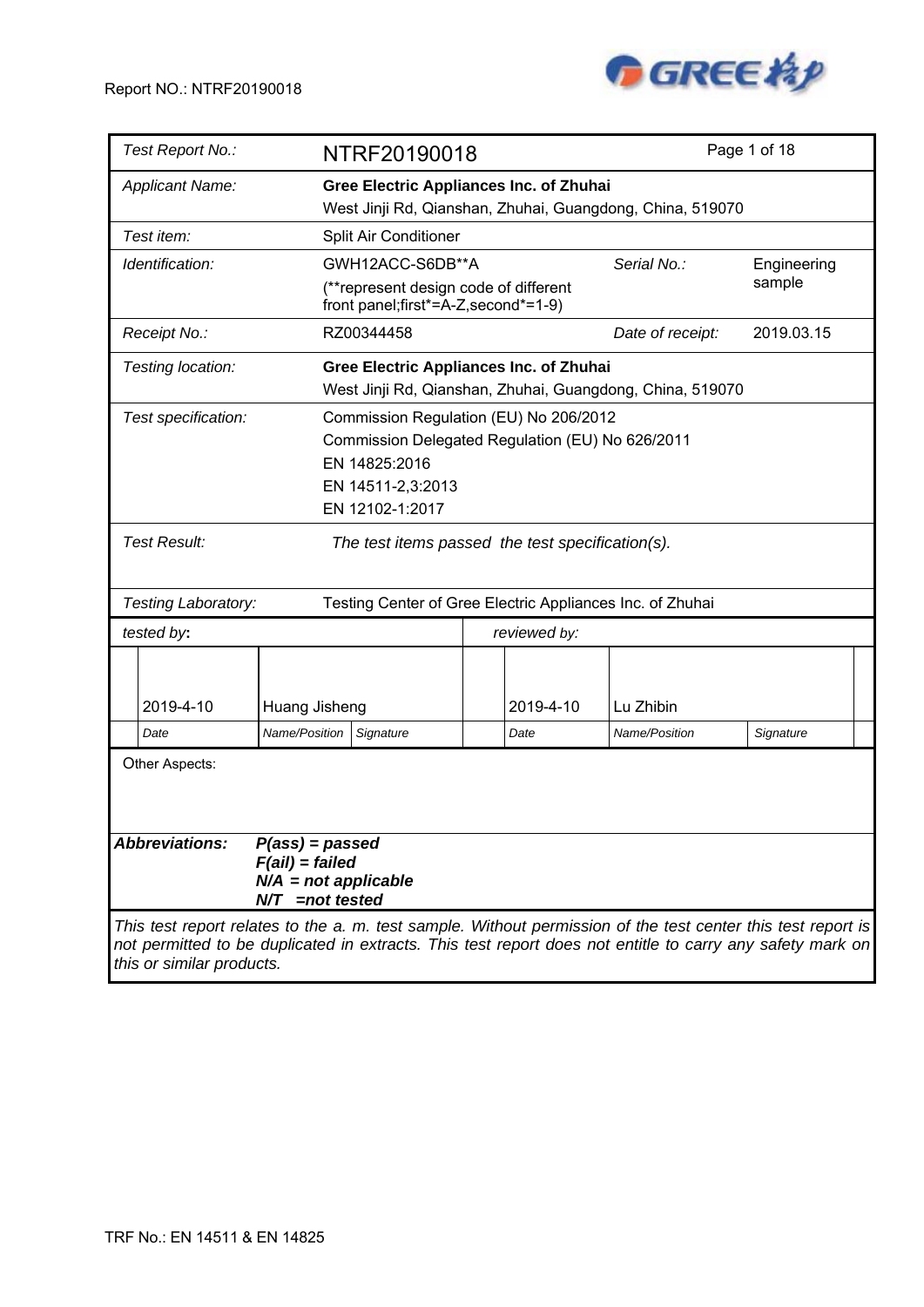

### **Summary of testing**

- 1. The appliance was tested according to EN 14511.
- 2. The SEER and SCOP were calculated according to EN14825.
- 3. All the models are indeticial with each other except the panels.All the tests were performedon the model GWH12ACC-S6DBA1A as representive
- 4. The samples are engineering samples without serial numbers.

| T <sub>1</sub>               |
|------------------------------|
| <b>Split Air Conditioner</b> |
| Indoor unit:IPX0             |
| Outdoor unit: IPX4           |
|                              |
|                              |
|                              |
|                              |
|                              |
|                              |
|                              |
|                              |
|                              |

#### **General remarks**

> This appliance is split type air conditioner, which consist of one outdoor unit and one indoor unit.

The indoor unit is a wall mounted type air conditioner, which is usually not accessible (only for maintenance purpose). It will be mounted 2,5 meters above the floor.

Cooling and heating modes are applied by reverse cycle method. In the heating mode, defrost operation may be applied.

The indoor unit is equipped with an infrared wireless battery powered remote control unit.

## **Model list:**

| Model            | Compressor model | Indoor fan motor | Outdoor fan motor |
|------------------|------------------|------------------|-------------------|
| GWH12ACC-S6DB**A | QXFT-B123zE170B  | <b>FN20V-ZL</b>  | <b>FW30J-ZL</b>   |

Note: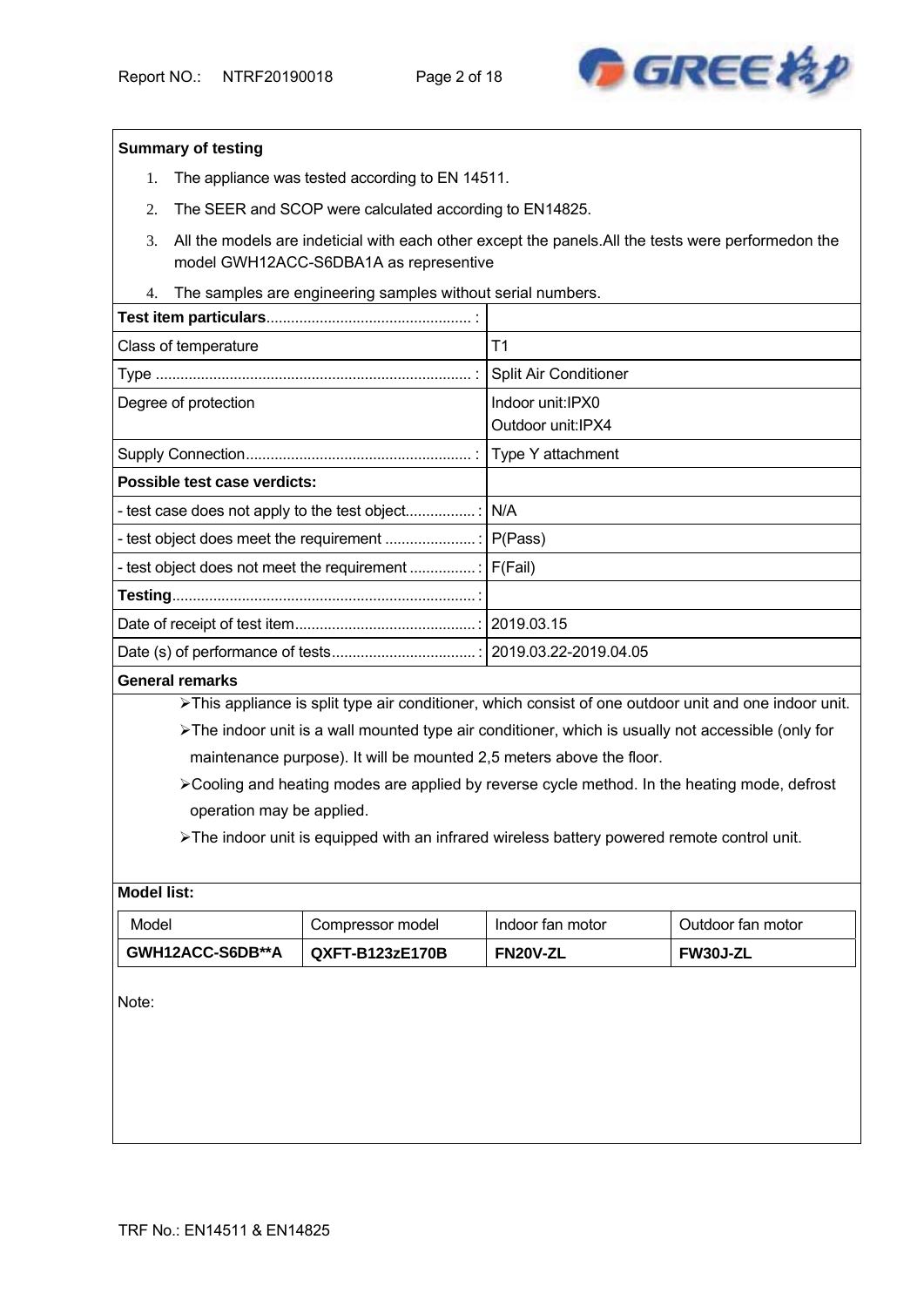

| Rating labels and marking:<br><b>Match table:</b>                                                                                    |                                                                |                                                                |                      |  |  |  |  |
|--------------------------------------------------------------------------------------------------------------------------------------|----------------------------------------------------------------|----------------------------------------------------------------|----------------------|--|--|--|--|
| <b>Whole model</b>                                                                                                                   | Indoor unit                                                    |                                                                | Outdoor unit         |  |  |  |  |
| GWH12ACC-S6DB**A                                                                                                                     | GWH12ACC-S6DB**A/I                                             |                                                                | GWH12ACC-S6DBA1A/O   |  |  |  |  |
| (**represent design code of different front panel; first*=A-Z, second*=1-9)                                                          |                                                                |                                                                |                      |  |  |  |  |
| The artwork below may be only a draft.                                                                                               |                                                                |                                                                |                      |  |  |  |  |
| The labels of other GWH12ACC-S6DB**A are indetical to the representive model GWH12ACC-S6DBA1A<br>as below except for the model name. |                                                                |                                                                |                      |  |  |  |  |
|                                                                                                                                      |                                                                |                                                                |                      |  |  |  |  |
|                                                                                                                                      |                                                                | <i>f GREE</i>                                                  |                      |  |  |  |  |
| Model                                                                                                                                |                                                                | SPLIT AIR CONDITIONER INDOOR UNIT                              | GWH12ACC-S6DBA1A/I   |  |  |  |  |
| <b>Rated Voltage</b>                                                                                                                 | $220 - 240V$ ~                                                 | <b>Heating Capacity</b>                                        | 4200W                |  |  |  |  |
| <b>Rated Frequency</b>                                                                                                               | $50/60$ Hz                                                     | <b>Air Flow Volume</b>                                         | $680m^3/h$           |  |  |  |  |
| <b>Cooling Capacity</b>                                                                                                              | 3530W                                                          | Weight                                                         | 11kg                 |  |  |  |  |
| <b>Sound Pressure Level(H)</b>                                                                                                       |                                                                | 39dB(A)                                                        |                      |  |  |  |  |
| <b>Manufactured Date</b>                                                                                                             |                                                                | YYYY.MM                                                        |                      |  |  |  |  |
|                                                                                                                                      | <b>GREE ELECTRIC APPLIANCES, INC. OF ZHUHAI</b>                |                                                                |                      |  |  |  |  |
|                                                                                                                                      |                                                                |                                                                |                      |  |  |  |  |
|                                                                                                                                      |                                                                |                                                                | 600004065139         |  |  |  |  |
|                                                                                                                                      | Add: West Jinji Rd, Qianshan, Zhuhai, Guangdong, China, 519070 |                                                                |                      |  |  |  |  |
|                                                                                                                                      |                                                                | <b>GREE</b> AIR CONDITIONER OUTDOOR UNIT                       |                      |  |  |  |  |
| Model                                                                                                                                |                                                                | GWH12ACC-S6DBA1A/O                                             |                      |  |  |  |  |
| <b>Rated Voltage</b>                                                                                                                 | $220 - 240V$ ~                                                 | <b>Cooling Capacity</b>                                        | 3530W                |  |  |  |  |
| <b>Rated Frequency</b>                                                                                                               | 50/60Hz                                                        | <b>Heating Capacity</b>                                        | 4200W                |  |  |  |  |
| <b>Climate Type</b>                                                                                                                  | T1                                                             | <b>Cooling Power Input</b>                                     | 840W                 |  |  |  |  |
| Weight                                                                                                                               | 44.5kg                                                         | <b>Heating Power Input</b>                                     | 1000W                |  |  |  |  |
| Isolation                                                                                                                            | T                                                              | <b>Cooling Rated Input</b>                                     | 1900W                |  |  |  |  |
| Refrigerant                                                                                                                          | R32                                                            | <b>Heating Rated Input</b>                                     | 2500W                |  |  |  |  |
| Refri. Charge                                                                                                                        | 0.95kg                                                         | $CO2$ equivalent                                               | 0.64tonnes           |  |  |  |  |
| <b>GWP</b>                                                                                                                           | 675<br><b>Maximum Allowable Pressure</b>                       | <b>Sound Pressure Level</b>                                    | 54dB(A)              |  |  |  |  |
|                                                                                                                                      |                                                                | <b>Operating Pressure (Discharge Side/Suction Side)</b>        | 4.3MPa<br>4.3/2.5MPa |  |  |  |  |
| Manufactured Date                                                                                                                    | YYYY.MM                                                        | <b>Moisture Protection</b>                                     | IPX4                 |  |  |  |  |
|                                                                                                                                      |                                                                | Contains fluorinated greenhouse gases                          |                      |  |  |  |  |
|                                                                                                                                      | <b>GREE ELECTRIC APPLIANCES, INC. OF ZHUHAI</b>                |                                                                |                      |  |  |  |  |
|                                                                                                                                      |                                                                |                                                                |                      |  |  |  |  |
|                                                                                                                                      |                                                                | Add: West Jinji Rd, Qianshan, Zhuhai, Guangdong, China, 519070 | 600004065137         |  |  |  |  |
|                                                                                                                                      |                                                                |                                                                |                      |  |  |  |  |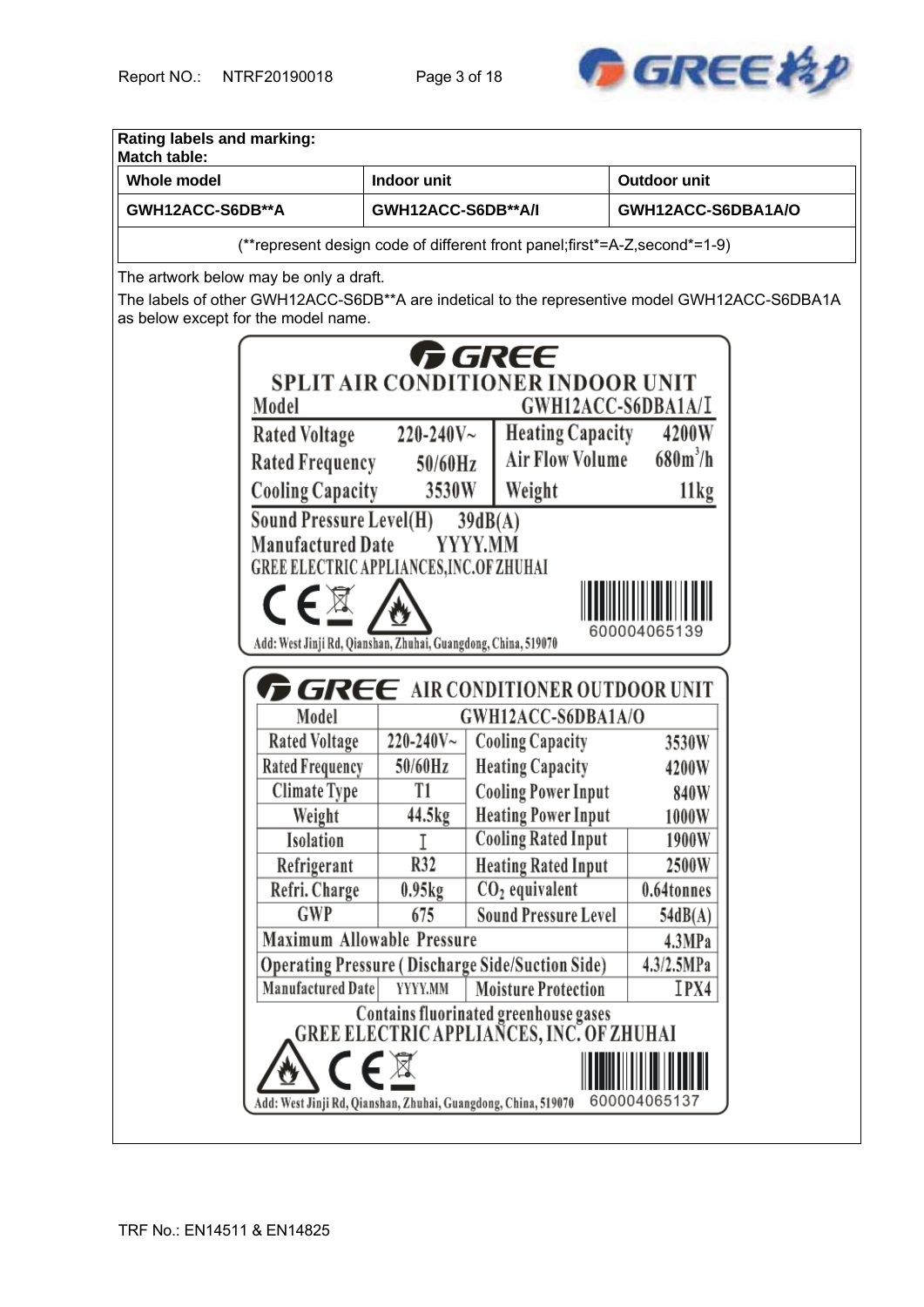

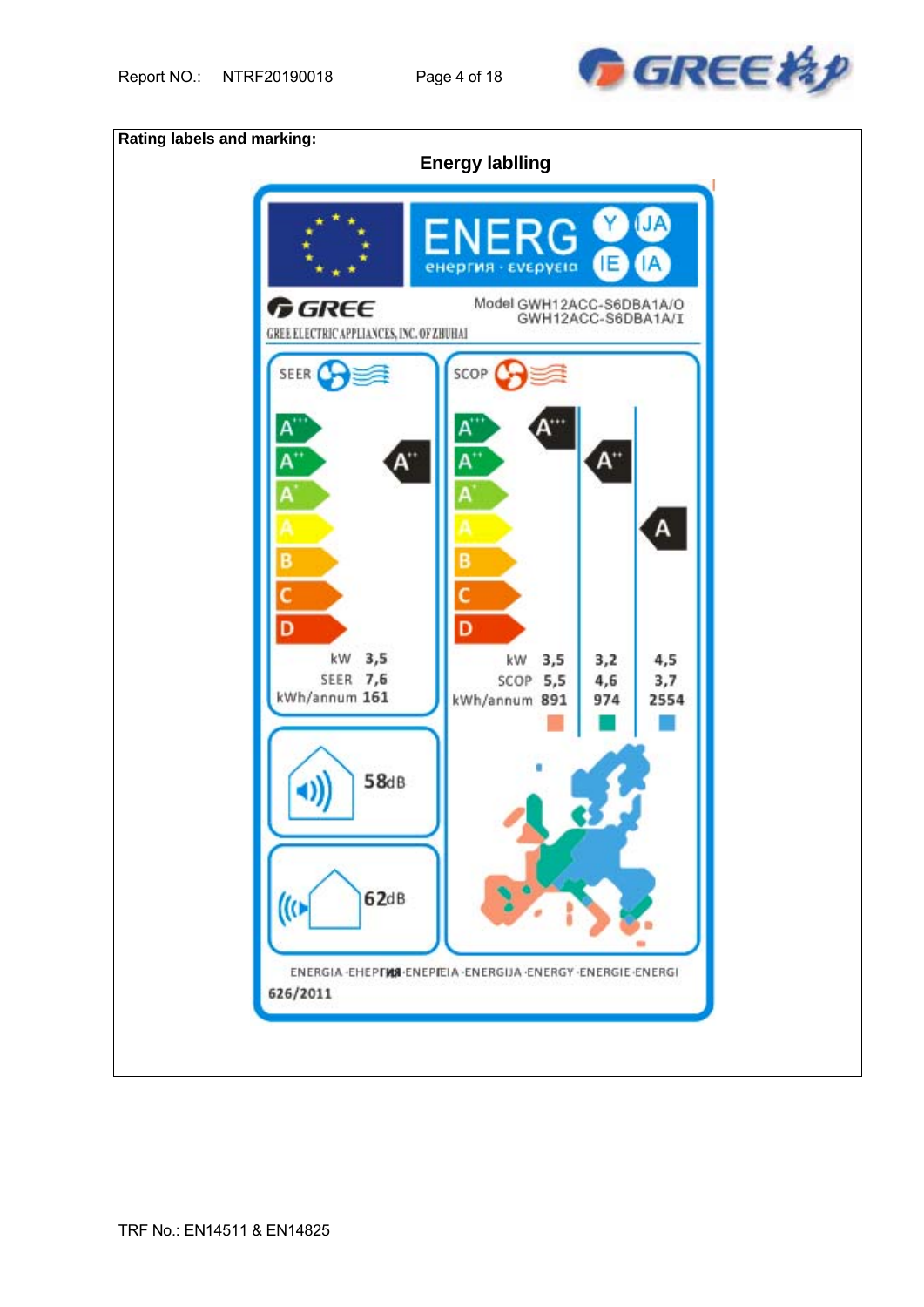Report NO.: NTRF20190018 Page 5 of 18



## NO 626/2011 &EN 14511 and NO 206/2012 & EN 14825:2016

Clause Requirement - Test Result - Result - Remark Verdict

| Subject matter and scope                                                                                                                                                                                                                                                                                                          |                                                                                                                    |                                      |                                                                                                                                                                                                                                    |                              |                                                                                                                              |                                                                                                                                                                                                                                                                                                                                                                                                                                                                              |
|-----------------------------------------------------------------------------------------------------------------------------------------------------------------------------------------------------------------------------------------------------------------------------------------------------------------------------------|--------------------------------------------------------------------------------------------------------------------|--------------------------------------|------------------------------------------------------------------------------------------------------------------------------------------------------------------------------------------------------------------------------------|------------------------------|------------------------------------------------------------------------------------------------------------------------------|------------------------------------------------------------------------------------------------------------------------------------------------------------------------------------------------------------------------------------------------------------------------------------------------------------------------------------------------------------------------------------------------------------------------------------------------------------------------------|
|                                                                                                                                                                                                                                                                                                                                   |                                                                                                                    |                                      |                                                                                                                                                                                                                                    |                              |                                                                                                                              | P                                                                                                                                                                                                                                                                                                                                                                                                                                                                            |
| This Regulation establishes<br>eco-design requirements for<br>the placing on the market of<br>electric mains-operated air<br>conditioners with a rated<br>capacity of $\leq 12$ kW for<br>cooling, or heating if the<br>product has no cooling<br>function, and comfort fans<br>with an electric fan power<br>input $\leq 125W$ . | Air conditioner                                                                                                    |                                      |                                                                                                                                                                                                                                    |                              |                                                                                                                              | P                                                                                                                                                                                                                                                                                                                                                                                                                                                                            |
| This Regulation shall not<br>apply to: (a) appliances that<br>use non-electric energy<br>sources; (b) air conditioners of<br>which the condenser-side or<br>evaporator-side, or both, do<br>not use air for heat transfer<br>medium.                                                                                              |                                                                                                                    |                                      |                                                                                                                                                                                                                                    |                              |                                                                                                                              | N/A                                                                                                                                                                                                                                                                                                                                                                                                                                                                          |
|                                                                                                                                                                                                                                                                                                                                   |                                                                                                                    |                                      |                                                                                                                                                                                                                                    |                              |                                                                                                                              |                                                                                                                                                                                                                                                                                                                                                                                                                                                                              |
|                                                                                                                                                                                                                                                                                                                                   |                                                                                                                    |                                      |                                                                                                                                                                                                                                    |                              |                                                                                                                              | P                                                                                                                                                                                                                                                                                                                                                                                                                                                                            |
| for air conditioners and<br>comfort fans are set out in<br>Annex I.                                                                                                                                                                                                                                                               |                                                                                                                    |                                      |                                                                                                                                                                                                                                    |                              |                                                                                                                              |                                                                                                                                                                                                                                                                                                                                                                                                                                                                              |
| Each ecodesign requirement<br>shall apply in accordance with<br>the following timetable:                                                                                                                                                                                                                                          | See table 1                                                                                                        |                                      |                                                                                                                                                                                                                                    |                              |                                                                                                                              | P                                                                                                                                                                                                                                                                                                                                                                                                                                                                            |
|                                                                                                                                                                                                                                                                                                                                   |                                                                                                                    | EER rated                            | COP rated                                                                                                                                                                                                                          | <b>EER</b> rated             | COP rated                                                                                                                    | N/A                                                                                                                                                                                                                                                                                                                                                                                                                                                                          |
|                                                                                                                                                                                                                                                                                                                                   | If GWP of<br>refrigerant >150                                                                                      | 2,40                                 | 2,36                                                                                                                                                                                                                               | 2,40                         | 1,80                                                                                                                         |                                                                                                                                                                                                                                                                                                                                                                                                                                                                              |
| From 1 January 2013: single                                                                                                                                                                                                                                                                                                       | If GWP of<br>refrigerant ≤150                                                                                      | 2,16                                 | 2,12                                                                                                                                                                                                                               | 2,16                         | 1,62                                                                                                                         |                                                                                                                                                                                                                                                                                                                                                                                                                                                                              |
|                                                                                                                                                                                                                                                                                                                                   |                                                                                                                    |                                      |                                                                                                                                                                                                                                    |                              |                                                                                                                              |                                                                                                                                                                                                                                                                                                                                                                                                                                                                              |
| to requirements as indicated                                                                                                                                                                                                                                                                                                      | Off mode                                                                                                           |                                      | Power consumption of equipment in any off-mode                                                                                                                                                                                     |                              |                                                                                                                              |                                                                                                                                                                                                                                                                                                                                                                                                                                                                              |
|                                                                                                                                                                                                                                                                                                                                   | Standby mode                                                                                                       |                                      | The power consumption of equipment in any<br>condition providing only a reactivation function, or<br>providing only a reactivation function and a mere<br>indication of enabled reactivation function, shall not<br>exceed 1,00 W. |                              |                                                                                                                              |                                                                                                                                                                                                                                                                                                                                                                                                                                                                              |
|                                                                                                                                                                                                                                                                                                                                   |                                                                                                                    |                                      | The power consumption of equipment in any<br>condition providing only information or status<br>display, or providing only a combination of<br>reactivation function and information or status                                      |                              |                                                                                                                              |                                                                                                                                                                                                                                                                                                                                                                                                                                                                              |
|                                                                                                                                                                                                                                                                                                                                   | Availability of standby and/or off mode                                                                            |                                      |                                                                                                                                                                                                                                    |                              |                                                                                                                              |                                                                                                                                                                                                                                                                                                                                                                                                                                                                              |
|                                                                                                                                                                                                                                                                                                                                   |                                                                                                                    |                                      |                                                                                                                                                                                                                                    |                              |                                                                                                                              |                                                                                                                                                                                                                                                                                                                                                                                                                                                                              |
|                                                                                                                                                                                                                                                                                                                                   | Indoor sound power level in dB(A)<br>65                                                                            |                                      |                                                                                                                                                                                                                                    |                              |                                                                                                                              |                                                                                                                                                                                                                                                                                                                                                                                                                                                                              |
|                                                                                                                                                                                                                                                                                                                                   | The ecodesign requirements<br>duct and double duct air<br>conditioners shall correspond<br>in Annex I, point 2(a). | Ecodesign requirements and timetable | Rated capacity $\leq 12$ kW                                                                                                                                                                                                        | Double duct air conditioners | 2009/125/EC of the European Parliament and of the Council shall apply.<br>display, shall not exceed 2,00 W.<br>power source. | Definitions For the purposes of this Regulation, the definitions in Article 2 of Directive<br>Single duct air conditioner<br>condition shall not exceed 1,00 W.<br>Equipment shall, except where this is inappropriate<br>for the intended use, provide off mode and/or<br>standby mode, and/or another condition which does<br>not exceed the applicable power consumption<br>requirements for off mode and/or standby mode<br>when the equipment is connected to the mains |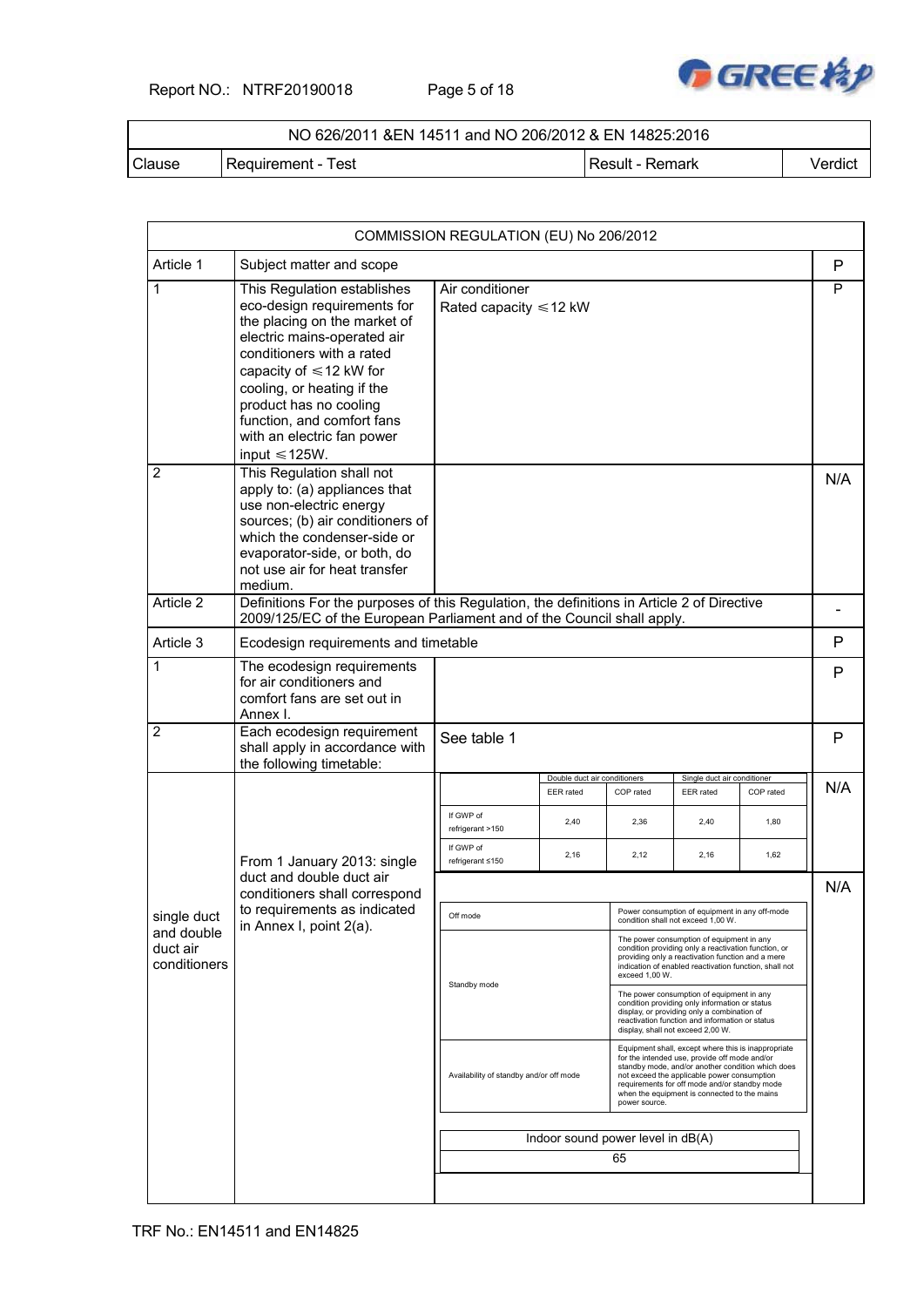Report NO.: NTRF20190018 Page 6 of 18



#### NO 626/2011 &EN 14511 and NO 206/2012 & EN 14825:2016 Clause Requirement - Test Result - Result - Remark Perdict From 1 January 2014, single duct and double duct air conditioners and comfort fans shall correspond to requirements as indicated in Table 7 below, calculated in accordance with Annex II. **Requirements for maximum power consumption in off-mode and standby mode**  Power consumption of equipment in any off-<br>
mode condition shall not exceed 0,50 W. Standby mode The power consumption of equipment in any condition providing only a reactivation function, or providing only a reactivation function and a mere indication of enabled reactivation function, shall not exceed 0,50 W. The power consumption of equipment in any condition providing only information or status display, or providing only a combination of reactivation function and information or status display, shall not exceed 1,00 W. Availability of standby and/or off mode Equipment shall, except where this is inappropriate for the intended use, provide off mode and/or standby mode, and/or another condition which does not exceed the applicable power consumption requirements for off mode and/or standby mode when the equipment is connected to the mains power source. Power management When equipment is not providing the main<br>function, or when other energy- using product(s)<br>are not dependent on its functions, equipment<br>shall, unless inappropriate for the intended use,<br>offer a power management function, o automatically into: — standby mode, or — off mode, or — another condition which does not exceed the applicable power consumption requirements for off mode and/or standby mode when the equipment is connected to the mains power source. The power management function shall be activated before delivery. N/A except single and double duct air conditioners From 1 January 2013: (a) air conditioners, except single and double duct air conditioners, shall correspond to requirements as indicated in Annex I, point 2(b) and points 3(a), 3(b), 3(c); (b) single ducts and double ducts shall correspond to requirements as indicated in Annex I, points 3(a), 3(b), 3(d); (c) comfort fans shall correspond to requirements as indicated in Annex I, points 3(a), 3(b), 3(e). **Requirements for minimum energy efficiency** SEER SCOP (Average heating season) If GWP of refrigerant  $> 150$  3,60 3,40 If GWP of refrigerant  $≤ 150$  3,24 3,06 P Requirements for maximum sound power level Rated capacity≤6KW 6<Rated capacity≤12KW Indoor sound powe level in dB(A) Outdoor sound power level in dB(A) Indoor sound power level in dB(A) Outdoor sound power level in dB(A) 60 65 65 70 P From 1 January 2014: (a) air conditioners shall correspond to ecodesign requirements as indicated in Annex I, point 2(c); (b) single duct and double duct air conditioners shall correspond to requirements as indicated in Annex I, point 2(d). ergy effi Air conditioners, except double and single duct air con Double duct air conditioners Single duct air conditioners SEER SCOP(heating season: Average) EERrated COPrated EERrated COPrated If GWP of refrigerant > 150 for < 6 kW 4,60 3,80 2,60 2,60 2,60 2,04 If GWP of refrigerant ≤ 150 for < 6 kW 4,14 3,42 2,34 2,34 2,34 1,84 If GWP of refrigerant > 150 for 6-12 kW 4,30 3,80 2,60 2,60 2,60 2,04 If GWP of refrigerant ≤ 150 for 6-12 kW 3,87 3,42 2,34 2,34 2,34 1,84 P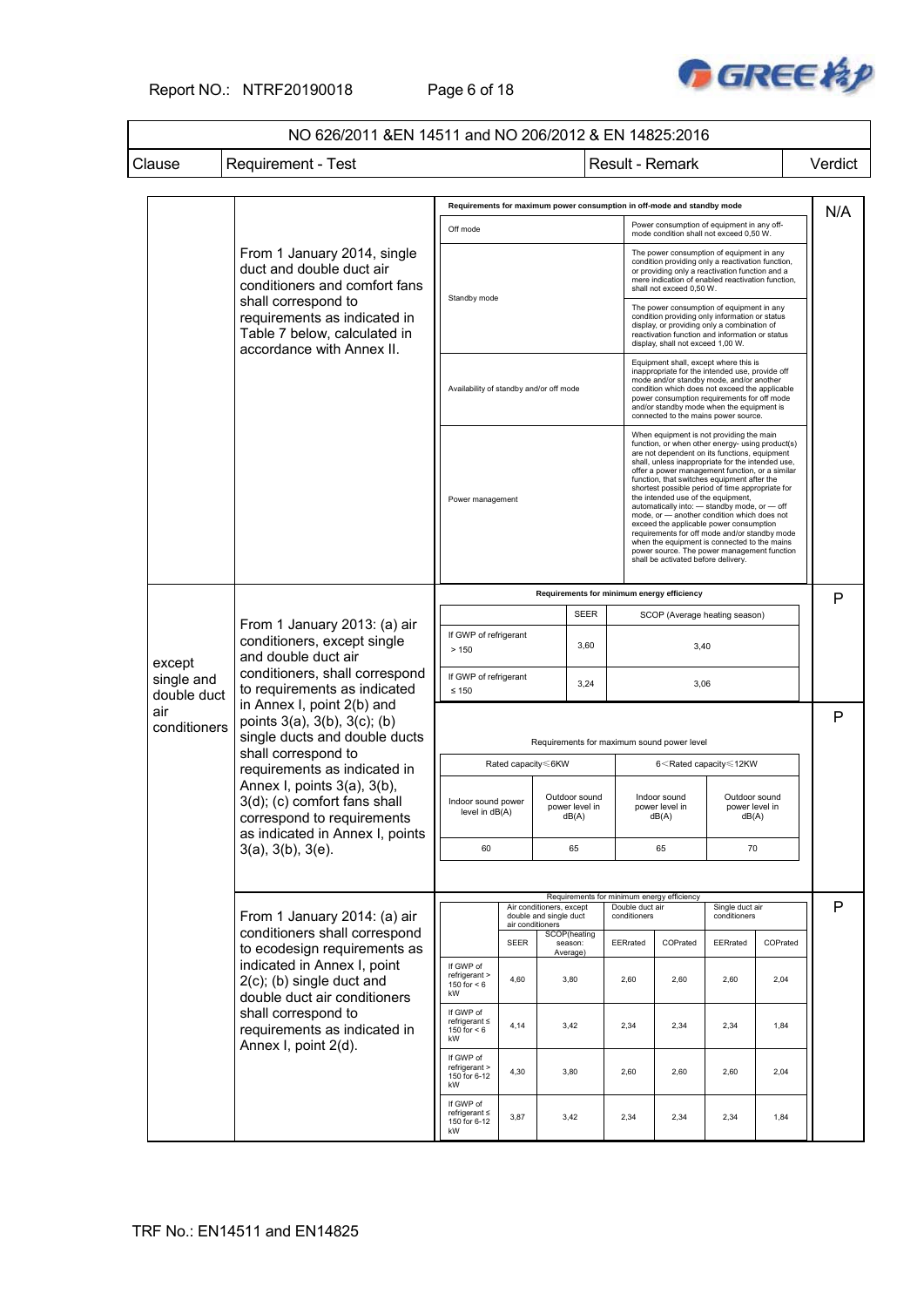

|                |                                                                                                                                                                                                                                                      | NO 626/2011 &EN 14511 and NO 206/2012 & EN 14825:2016                                                                                                                                                                                                                                                                                                                                                                                                                                                                                                                                                                                                                                                                                                                                                                                                                                                                             |         |
|----------------|------------------------------------------------------------------------------------------------------------------------------------------------------------------------------------------------------------------------------------------------------|-----------------------------------------------------------------------------------------------------------------------------------------------------------------------------------------------------------------------------------------------------------------------------------------------------------------------------------------------------------------------------------------------------------------------------------------------------------------------------------------------------------------------------------------------------------------------------------------------------------------------------------------------------------------------------------------------------------------------------------------------------------------------------------------------------------------------------------------------------------------------------------------------------------------------------------|---------|
| Clause         | <b>Requirement - Test</b>                                                                                                                                                                                                                            | Result - Remark                                                                                                                                                                                                                                                                                                                                                                                                                                                                                                                                                                                                                                                                                                                                                                                                                                                                                                                   | Verdict |
| 3              | Compliance with ecodesign<br>requirements shall be<br>measured and calculated in<br>accordance with requirements<br>set out in Annex II.                                                                                                             |                                                                                                                                                                                                                                                                                                                                                                                                                                                                                                                                                                                                                                                                                                                                                                                                                                                                                                                                   | P       |
| Article 4      | Conformity assessment                                                                                                                                                                                                                                |                                                                                                                                                                                                                                                                                                                                                                                                                                                                                                                                                                                                                                                                                                                                                                                                                                                                                                                                   | P       |
| 1              | The conformity assessment<br>procedure referred to in Article<br>8 of Directive 2009/125/EC<br>shall be the internal design<br>control set out in Annex IV to<br>that Directive or the<br>management system set out<br>in Annex V to that Directive. |                                                                                                                                                                                                                                                                                                                                                                                                                                                                                                                                                                                                                                                                                                                                                                                                                                                                                                                                   | P       |
| $\overline{2}$ | For the purposes of<br>conformity assessment<br>pursuant to Article 8 of<br>Directive 2009/125/EC, the<br>technical documen-tation file<br>shall contain the results of the<br>calculation set out in Annex II<br>to this Regulation.                |                                                                                                                                                                                                                                                                                                                                                                                                                                                                                                                                                                                                                                                                                                                                                                                                                                                                                                                                   | P       |
| Article 5      | Verification procedure for market surveillance purposes                                                                                                                                                                                              |                                                                                                                                                                                                                                                                                                                                                                                                                                                                                                                                                                                                                                                                                                                                                                                                                                                                                                                                   | P       |
|                | Regulation.                                                                                                                                                                                                                                          | Member States shall apply the verification procedure described in Annex III to this<br>Regulation when performing the market surveillance checks referred to in Article 3(2) of<br>Directive 2009/125/EC for compliance with requirements set out in Annex I to this                                                                                                                                                                                                                                                                                                                                                                                                                                                                                                                                                                                                                                                              | P       |
| Article 6      | <b>Benchmarks</b>                                                                                                                                                                                                                                    |                                                                                                                                                                                                                                                                                                                                                                                                                                                                                                                                                                                                                                                                                                                                                                                                                                                                                                                                   |         |
|                |                                                                                                                                                                                                                                                      | The indicative benchmarks for best-performing air conditioners available on the market at<br>the time of entry into force of this Regulation are set out in Annex IV.                                                                                                                                                                                                                                                                                                                                                                                                                                                                                                                                                                                                                                                                                                                                                             |         |
| Article 7      | Revision                                                                                                                                                                                                                                             |                                                                                                                                                                                                                                                                                                                                                                                                                                                                                                                                                                                                                                                                                                                                                                                                                                                                                                                                   |         |
|                | calculation<br>seasons.                                                                                                                                                                                                                              | The Commission shall review this Regulation in the light of technological progress and<br>present the result of this review to the Ecodesign Consultation Forum no later than 5 years<br>from the date of the entry into force of this Regulation. The review shall in particular assess<br>the efficiency and sound power level requirements, the approach to promote the use of low-<br>global warming potential (GWP) refrigerants and the scope of the Regulation for air<br>conditioners and possible changes in market share of types of appliances, including air<br>conditioners above 12 kW rated output power. The review shall also assess the<br>appropriateness of the standby and off mode requirements, seasonal calculation and<br>measurement method, including considerations on the development of a possible seasonal<br>and measurement method for all air conditioners in the scope for cooling and heating |         |
| Article 8      | Entry into force and application                                                                                                                                                                                                                     |                                                                                                                                                                                                                                                                                                                                                                                                                                                                                                                                                                                                                                                                                                                                                                                                                                                                                                                                   | P       |
|                | Official Journal of the European Union.<br>2. It shall apply from 1 January 2013.                                                                                                                                                                    | 1. This Regulation shall enter into force on the 20th day following its publication in the                                                                                                                                                                                                                                                                                                                                                                                                                                                                                                                                                                                                                                                                                                                                                                                                                                        | P       |
| Annex I        | Ecodesign requirements                                                                                                                                                                                                                               |                                                                                                                                                                                                                                                                                                                                                                                                                                                                                                                                                                                                                                                                                                                                                                                                                                                                                                                                   | P       |
| $\mathbf{1}$   | Definitions applicable for the<br>purposes of the annexes                                                                                                                                                                                            |                                                                                                                                                                                                                                                                                                                                                                                                                                                                                                                                                                                                                                                                                                                                                                                                                                                                                                                                   | P       |
| $\overline{2}$ | Requirements for minimum<br>energy efficiency, maximum<br>power consumption in off-<br>mode and standby mode and<br>for maximum sound power<br>level                                                                                                 |                                                                                                                                                                                                                                                                                                                                                                                                                                                                                                                                                                                                                                                                                                                                                                                                                                                                                                                                   | P       |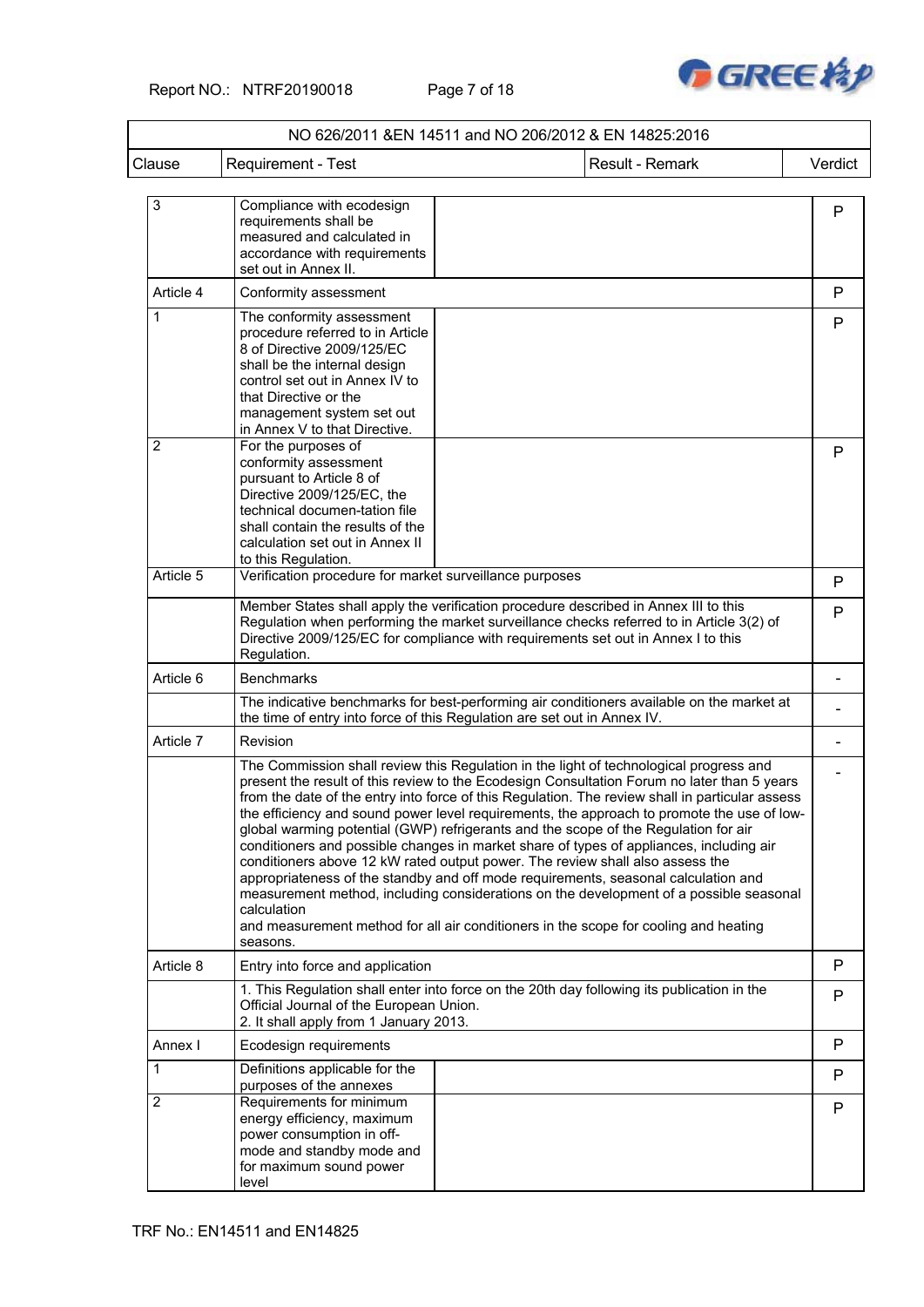Report NO.: NTRF20190018 Page 8 of 18



|        | NO 626/2011 &EN 14511 and NO 206/2012 & EN 14825:2016                                                                                                      |                                                                                                           |  |                                                                                                                                                                                                                                                                                                                            |                                                                             |                                                                                                                                                                                                                                    |                                                                                                                                                                                                                  |         |
|--------|------------------------------------------------------------------------------------------------------------------------------------------------------------|-----------------------------------------------------------------------------------------------------------|--|----------------------------------------------------------------------------------------------------------------------------------------------------------------------------------------------------------------------------------------------------------------------------------------------------------------------------|-----------------------------------------------------------------------------|------------------------------------------------------------------------------------------------------------------------------------------------------------------------------------------------------------------------------------|------------------------------------------------------------------------------------------------------------------------------------------------------------------------------------------------------------------|---------|
| Clause | Requirement - Test                                                                                                                                         |                                                                                                           |  |                                                                                                                                                                                                                                                                                                                            | Result - Remark                                                             |                                                                                                                                                                                                                                    |                                                                                                                                                                                                                  | Verdict |
|        | (a) From 1 January 2013,<br>single duct and double duct                                                                                                    |                                                                                                           |  | Double duct air conditioners                                                                                                                                                                                                                                                                                               |                                                                             |                                                                                                                                                                                                                                    | Single duct air conditioner                                                                                                                                                                                      | N/A     |
|        | air conditioners shall<br>correspond to requirements                                                                                                       | If GWP of                                                                                                 |  | <b>EER</b> rated                                                                                                                                                                                                                                                                                                           | COP rated                                                                   | <b>EER</b> rated                                                                                                                                                                                                                   | COP rated                                                                                                                                                                                                        |         |
|        | as indicated in Tables 1, 2<br>and 3 below, calculated in                                                                                                  | refrigerant >150                                                                                          |  | 2,40                                                                                                                                                                                                                                                                                                                       | 2,36                                                                        | 2,40                                                                                                                                                                                                                               | 1,80                                                                                                                                                                                                             |         |
|        | accordance with Annex II.<br>Single duct and double duct                                                                                                   | If GWP of<br>refrigerant ≤150                                                                             |  | 2,16                                                                                                                                                                                                                                                                                                                       | 2,12                                                                        | 2,16                                                                                                                                                                                                                               | 1,62                                                                                                                                                                                                             |         |
|        | air conditioners and comfort<br>fans shall fulfil the                                                                                                      | Off mode                                                                                                  |  |                                                                                                                                                                                                                                                                                                                            |                                                                             | condition shall not exceed 1,00 W.                                                                                                                                                                                                 | Power consumption of equipment in any off-mode                                                                                                                                                                   | N/A     |
|        | requirements on standby and<br>off mode as indicated in Table<br>2 below. The requirements on                                                              |                                                                                                           |  |                                                                                                                                                                                                                                                                                                                            | exceed 1,00 W.                                                              |                                                                                                                                                                                                                                    | The power consumption of equipment in any<br>condition providing only a reactivation function, or<br>providing only a reactivation function and a mere<br>indication of enabled reactivation function, shall not |         |
|        | minimum energy efficiency<br>and maximum sound power<br>shall relate to the standard<br>rating conditions specified in                                     | Standby mode                                                                                              |  |                                                                                                                                                                                                                                                                                                                            |                                                                             | The power consumption of equipment in any<br>condition providing only information or status<br>display, or providing only a combination of<br>reactivation function and information or status<br>display, shall not exceed 2.00 W. |                                                                                                                                                                                                                  |         |
|        | Annex II, Table 2.                                                                                                                                         | Availability of standby and/or off mode                                                                   |  | Equipment shall, except where this is inappropriate<br>for the intended use, provide off mode and/or<br>standby mode, and/or another condition which does<br>not exceed the applicable power consumption<br>requirements for off mode and/or standby mode<br>when the equipment is connected to the mains<br>power source. |                                                                             |                                                                                                                                                                                                                                    |                                                                                                                                                                                                                  |         |
|        |                                                                                                                                                            |                                                                                                           |  |                                                                                                                                                                                                                                                                                                                            | Indoor sound power level in dB(A)                                           |                                                                                                                                                                                                                                    |                                                                                                                                                                                                                  |         |
|        |                                                                                                                                                            | 65                                                                                                        |  |                                                                                                                                                                                                                                                                                                                            |                                                                             |                                                                                                                                                                                                                                    |                                                                                                                                                                                                                  |         |
|        | (b) From 1 January 2013, air<br>conditioners, except single                                                                                                | <b>SEER</b>                                                                                               |  |                                                                                                                                                                                                                                                                                                                            | Requirements for minimum energy efficiency<br>SCOP (Average heating season) | P                                                                                                                                                                                                                                  |                                                                                                                                                                                                                  |         |
|        | and double duct air<br>conditioners, shall correspond<br>to minimum energy efficiency                                                                      | If GWP of refrigerant ><br>150                                                                            |  | 3,60                                                                                                                                                                                                                                                                                                                       |                                                                             | 3,40                                                                                                                                                                                                                               |                                                                                                                                                                                                                  |         |
|        | and maximum sound power<br>level requirements as                                                                                                           | If GWP of refrigerant $\leq$<br>150                                                                       |  | 3,24                                                                                                                                                                                                                                                                                                                       |                                                                             | 3,06                                                                                                                                                                                                                               |                                                                                                                                                                                                                  |         |
|        | indicated in Tables 4 and 5<br>below, calculated in                                                                                                        | Requirements for maximum sound power level                                                                |  |                                                                                                                                                                                                                                                                                                                            |                                                                             |                                                                                                                                                                                                                                    | P                                                                                                                                                                                                                |         |
|        | accordance with Annex II. The<br>requirements on energy                                                                                                    | Rated capacity ≤6KW                                                                                       |  |                                                                                                                                                                                                                                                                                                                            |                                                                             |                                                                                                                                                                                                                                    | 6 <rated 12kw<="" capacity="" td="" ≤=""><td></td></rated>                                                                                                                                                       |         |
|        | efficiency shall take into<br>account the reference design                                                                                                 | Indoor sound<br>power level in<br>dB(A)                                                                   |  | Outdoor<br>sound power<br>level in $dB(A)$                                                                                                                                                                                                                                                                                 | Indoor sound<br>power level in<br>dB(A)                                     |                                                                                                                                                                                                                                    | Outdoor sound<br>power level in<br>dB(A)                                                                                                                                                                         |         |
|        | conditions specified in Annex<br>II, Table 3 using the 'Average'                                                                                           | 60                                                                                                        |  | 65                                                                                                                                                                                                                                                                                                                         | 65                                                                          |                                                                                                                                                                                                                                    | 70                                                                                                                                                                                                               |         |
|        | heating season where<br>applicable. The requirements<br>on sound power shall relate to<br>the standard rating conditions<br>specified in Annex II, Table 2 | Sound power level test result according to EN 12102-<br>1:2017<br>Indoor: 58 dB (A)<br>Outdoor: 62 dB (A) |  |                                                                                                                                                                                                                                                                                                                            |                                                                             |                                                                                                                                                                                                                                    |                                                                                                                                                                                                                  |         |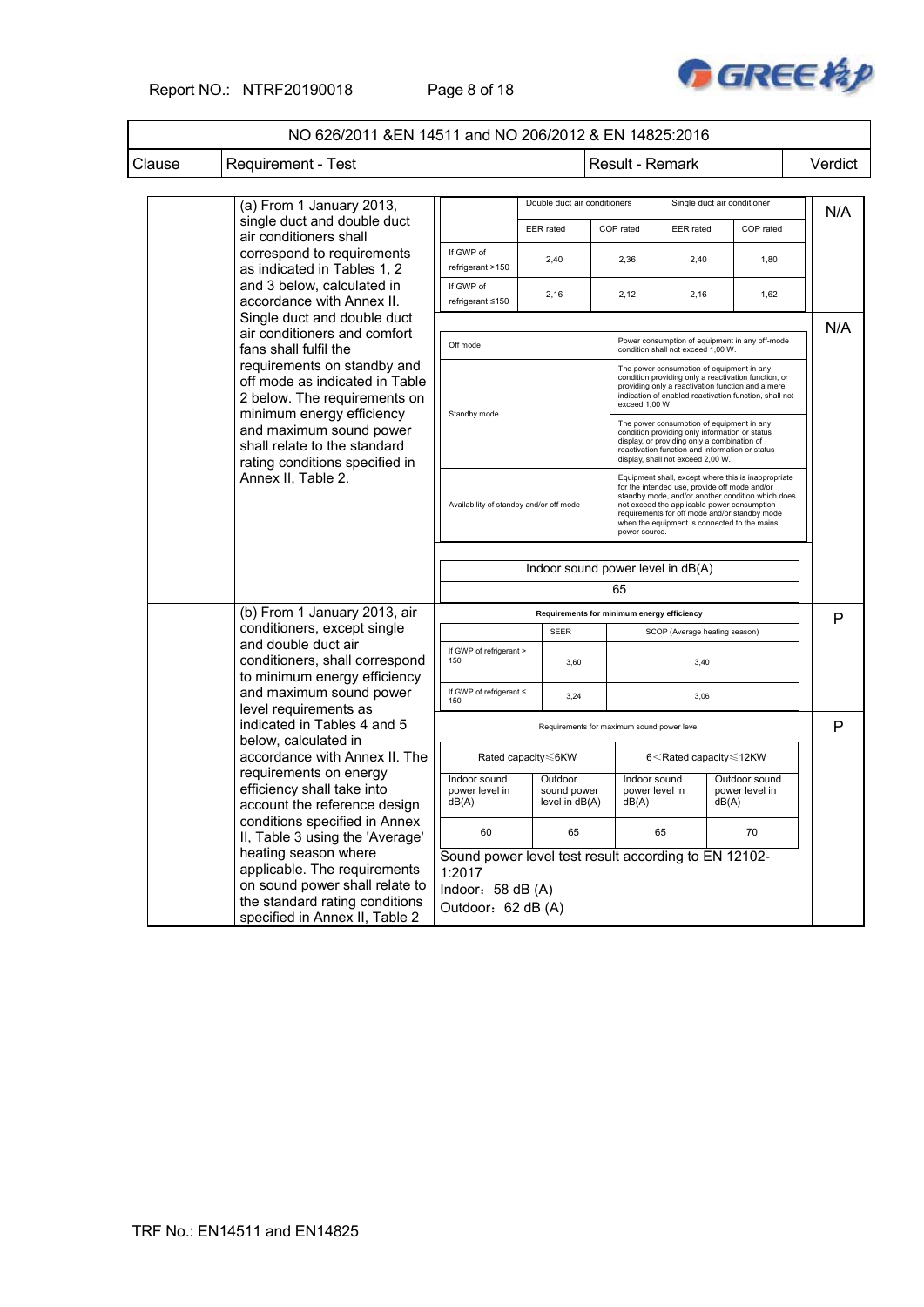Report NO.: NTRF20190018 Page 9 of 18



|        | NO 626/2011 &EN 14511 and NO 206/2012 & EN 14825:2016                                                                                                                                                                                                                                                        |                                                                         |                  |                                                                                                  |                                 |                                                                                                                                                                                                                                                                                                                                                                                                                                                                                                                                                                                                                                                                                                                                 |                                 |          |         |
|--------|--------------------------------------------------------------------------------------------------------------------------------------------------------------------------------------------------------------------------------------------------------------------------------------------------------------|-------------------------------------------------------------------------|------------------|--------------------------------------------------------------------------------------------------|---------------------------------|---------------------------------------------------------------------------------------------------------------------------------------------------------------------------------------------------------------------------------------------------------------------------------------------------------------------------------------------------------------------------------------------------------------------------------------------------------------------------------------------------------------------------------------------------------------------------------------------------------------------------------------------------------------------------------------------------------------------------------|---------------------------------|----------|---------|
| Clause | <b>Requirement - Test</b>                                                                                                                                                                                                                                                                                    |                                                                         |                  |                                                                                                  | <b>Result - Remark</b>          |                                                                                                                                                                                                                                                                                                                                                                                                                                                                                                                                                                                                                                                                                                                                 |                                 |          | Verdict |
|        | (c) From 1 January 2014, air<br>conditioners shall correspond                                                                                                                                                                                                                                                |                                                                         | air conditioners | Requirements for minimum energy efficiency<br>Air conditioners, except<br>double and single duct | Double duct air<br>conditioners |                                                                                                                                                                                                                                                                                                                                                                                                                                                                                                                                                                                                                                                                                                                                 | Single duct air<br>conditioners |          | N/A     |
|        | to requirements as indicated<br>in the table below, calculated                                                                                                                                                                                                                                               |                                                                         | <b>SEER</b>      | SCOP(heating<br>season:<br>Average)                                                              | EERrated                        | COPrated                                                                                                                                                                                                                                                                                                                                                                                                                                                                                                                                                                                                                                                                                                                        | EERrated                        | COPrated |         |
|        | in accordance with Annex II.<br>The requirements on energy<br>efficiency for air conditioners,                                                                                                                                                                                                               | If GWP of<br>refrigerant ><br>150 for $< 6$<br>kW                       | 4,60             | 3,80                                                                                             | 2,60                            | 2,60                                                                                                                                                                                                                                                                                                                                                                                                                                                                                                                                                                                                                                                                                                                            | 2,60                            | 2,04     |         |
|        | excluding single and double<br>duct air conditioners, shall<br>relate to the reference design                                                                                                                                                                                                                | If GWP of<br>$refrigerant \leq$<br>150 for $< 6$<br>kW                  | 4,14             | 3,42                                                                                             | 2,34                            | 2,34                                                                                                                                                                                                                                                                                                                                                                                                                                                                                                                                                                                                                                                                                                                            | 2,34                            | 1,84     |         |
|        | conditions specified in Annex<br>II, Table 3 using the 'Average'                                                                                                                                                                                                                                             | If GWP of<br>refrigerant ><br>150 for 6-12<br>kW                        | 4,30             | 3,80                                                                                             | 2,60                            | 2,60                                                                                                                                                                                                                                                                                                                                                                                                                                                                                                                                                                                                                                                                                                                            | 2,60                            | 2,04     |         |
|        | heating season where<br>applicable. The requirements<br>on energy efficiency for single                                                                                                                                                                                                                      | If GWP of<br>refrigerant ≤<br>150 for 6-12<br>kW                        | 3,87             | 3,42                                                                                             | 2,34                            | 2,34                                                                                                                                                                                                                                                                                                                                                                                                                                                                                                                                                                                                                                                                                                                            | 2,34                            | 1,84     |         |
|        | and double duct air<br>conditioners shall relate to the<br>standard rating conditions<br>specified in Annex II, Table 2.                                                                                                                                                                                     |                                                                         |                  |                                                                                                  |                                 |                                                                                                                                                                                                                                                                                                                                                                                                                                                                                                                                                                                                                                                                                                                                 |                                 |          |         |
|        | (d) From 1 January 2014,<br>single duct and double duct                                                                                                                                                                                                                                                      | Requirements for maximum power consumption in off-mode and standby mode |                  |                                                                                                  |                                 |                                                                                                                                                                                                                                                                                                                                                                                                                                                                                                                                                                                                                                                                                                                                 |                                 |          |         |
|        | air conditioners and comfort<br>fans shall correspond to                                                                                                                                                                                                                                                     | Off mode                                                                |                  |                                                                                                  |                                 | Power consumption of equipment in any off-<br>mode condition shall not exceed 0,50 W.                                                                                                                                                                                                                                                                                                                                                                                                                                                                                                                                                                                                                                           |                                 |          |         |
|        | requirements as indicated in<br>Table 7 below, calculated in<br>accordance with Annex II.                                                                                                                                                                                                                    |                                                                         |                  |                                                                                                  |                                 | The power consumption of equipment in any<br>condition providing only a reactivation function,<br>or providing only a reactivation function and a<br>mere indication of enabled reactivation function,<br>shall not exceed 0,50 W.                                                                                                                                                                                                                                                                                                                                                                                                                                                                                              |                                 |          |         |
|        |                                                                                                                                                                                                                                                                                                              | Standby mode                                                            |                  |                                                                                                  |                                 | The power consumption of equipment in any<br>condition providing only information or status<br>display, or providing only a combination of<br>reactivation function and information or status<br>display, shall not exceed 1,00 W.                                                                                                                                                                                                                                                                                                                                                                                                                                                                                              |                                 |          |         |
|        |                                                                                                                                                                                                                                                                                                              | Availability of standby and/or off mode                                 |                  |                                                                                                  |                                 | Equipment shall, except where this is<br>inappropriate for the intended use, provide off<br>mode and/or standby mode, and/or another<br>condition which does not exceed the applicable<br>power consumption requirements for off mode<br>and/or standby mode when the equipment is<br>connected to the mains power source.                                                                                                                                                                                                                                                                                                                                                                                                      |                                 |          |         |
|        |                                                                                                                                                                                                                                                                                                              | Power management                                                        |                  |                                                                                                  |                                 | When equipment is not providing the main<br>function, or when other energy- using product(s)<br>are not dependent on its functions, equipment<br>shall, unless inappropriate for the intended use,<br>offer a power management function, or a similar<br>function, that switches equipment after the<br>shortest possible period of time appropriate for<br>the intended use of the equipment,<br>automatically into: - standby mode, or - off<br>mode, or - another condition which does not<br>exceed the applicable power consumption<br>requirements for off mode and/or standby mode<br>when the equipment is connected to the mains<br>power source. The power management function<br>shall be activated before delivery. |                                 |          |         |
| 3      | <b>Product information</b><br>requirements                                                                                                                                                                                                                                                                   |                                                                         |                  |                                                                                                  |                                 |                                                                                                                                                                                                                                                                                                                                                                                                                                                                                                                                                                                                                                                                                                                                 |                                 |          | P       |
|        | (a) From 1 January 2013, as<br>regards air conditioners and<br>comfort fans, the information<br>set out in points below and<br>calculated in accordance with<br>Annex II shall be provided on:<br>(i) the technical<br>documentation of the product;<br>(ii) free access websites of<br>manufacturers of air |                                                                         |                  |                                                                                                  |                                 |                                                                                                                                                                                                                                                                                                                                                                                                                                                                                                                                                                                                                                                                                                                                 |                                 |          | P       |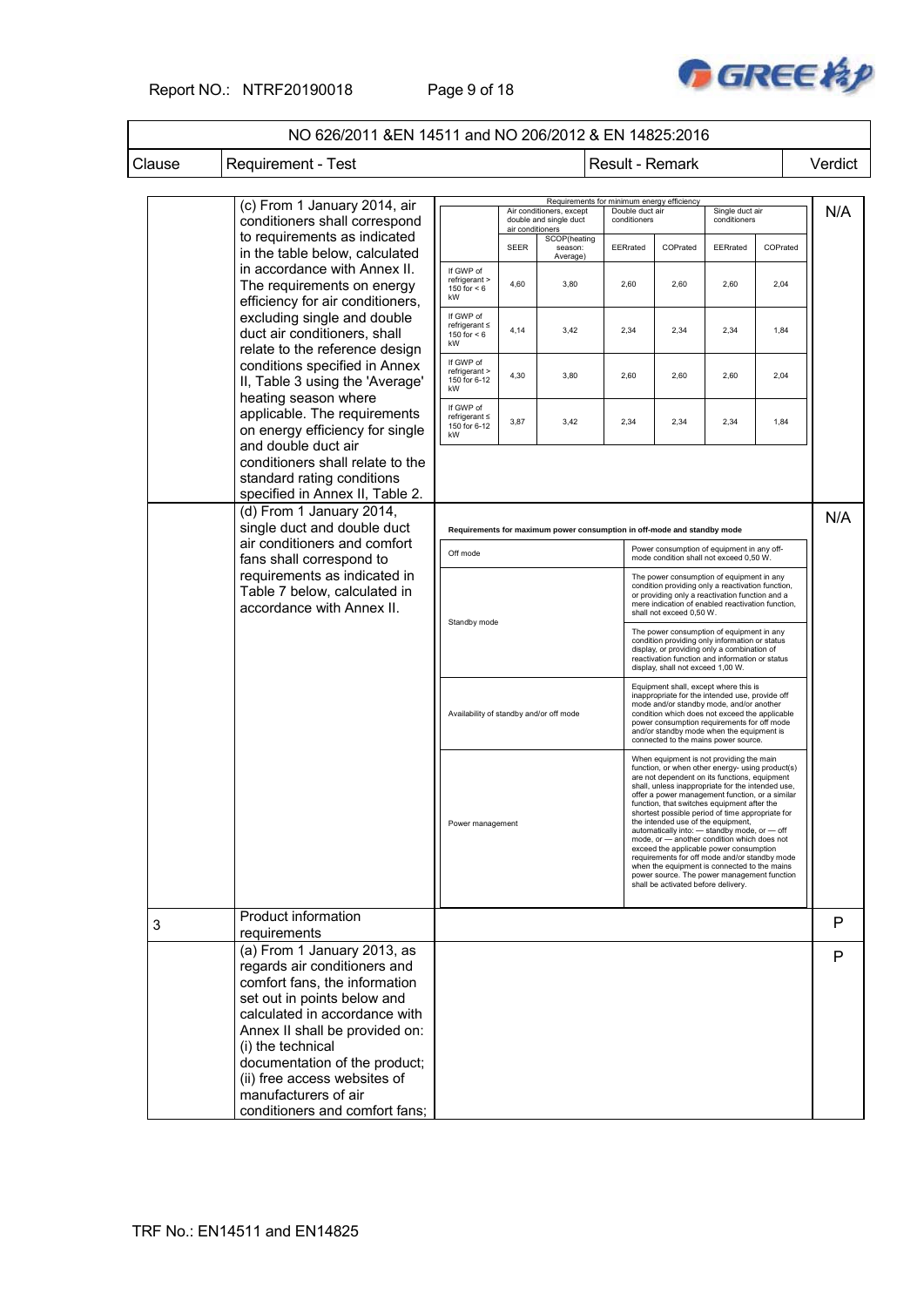Report NO.: NTRF20190018 Page 10 of 18



| Clause    |                                                                                                                                                                                                                                                                                                                                                                                                             |                                                                                                                                                                                                                                                                                                            |                                                                                                      | Result - Remark  |                                               | Verdict |
|-----------|-------------------------------------------------------------------------------------------------------------------------------------------------------------------------------------------------------------------------------------------------------------------------------------------------------------------------------------------------------------------------------------------------------------|------------------------------------------------------------------------------------------------------------------------------------------------------------------------------------------------------------------------------------------------------------------------------------------------------------|------------------------------------------------------------------------------------------------------|------------------|-----------------------------------------------|---------|
|           | Requirement - Test                                                                                                                                                                                                                                                                                                                                                                                          |                                                                                                                                                                                                                                                                                                            |                                                                                                      |                  |                                               |         |
|           | (b) The manufacturer of air<br>conditioners and comfort fans<br>shall provide laboratories<br>performing market<br>surveillance checks, upon<br>request, the necessary<br>information on the setting of<br>the unit as applied for the<br>establishment of declared<br>capacities, SEER/EER,<br>SCOP/COP values and<br>service values and provide<br>contact information for<br>obtaining such information. |                                                                                                                                                                                                                                                                                                            |                                                                                                      |                  |                                               | P       |
|           | (c) Information requirements<br>for air conditioners, except<br>double duct and single duct<br>air conditioners.                                                                                                                                                                                                                                                                                            | See appendix                                                                                                                                                                                                                                                                                               |                                                                                                      |                  |                                               | P       |
|           | (d) Information requirements<br>for single duct and double<br>duct air conditioners.<br>Single duct air conditioners<br>shall be named 'local air<br>conditioners' in packaging,<br>product documentation and in<br>any advertisement material,<br>whether electronic or in paper.<br>Manufacturer shall provide<br>information as detailed in the<br>table 2                                               | See appendix                                                                                                                                                                                                                                                                                               |                                                                                                      |                  |                                               | N/A     |
|           | (e)Information requirements<br>for comfort fans.                                                                                                                                                                                                                                                                                                                                                            | Air conditioner                                                                                                                                                                                                                                                                                            |                                                                                                      |                  |                                               | N/A     |
| Annex II  | Measurements and calculations                                                                                                                                                                                                                                                                                                                                                                               |                                                                                                                                                                                                                                                                                                            |                                                                                                      |                  |                                               | P       |
| Annex III | Verification procedure for market surveillance purposes                                                                                                                                                                                                                                                                                                                                                     |                                                                                                                                                                                                                                                                                                            |                                                                                                      |                  |                                               | P       |
| Annex IV  | <b>Benchmarks</b>                                                                                                                                                                                                                                                                                                                                                                                           |                                                                                                                                                                                                                                                                                                            |                                                                                                      |                  |                                               | P       |
|           |                                                                                                                                                                                                                                                                                                                                                                                                             | Air conditioners,<br>excluding double<br>duct and single<br>duct conditioners<br><b>SEER</b><br>SCOP<br>8,50<br>5,10<br>Benchmark for level of GWP of the refrigerant used in the air<br>conditioner is GWP $\leq$ 20.<br>(*) based on efficiency of evaporatively cooled single duct air<br>conditioners. | Benchmarks for air conditioners<br>Double duct air<br>conditioner<br>EER<br>COP<br>$3,00(*)$<br>3,15 | EER<br>$3,15(*)$ | Single duct air<br>conditioner<br>COP<br>2,60 | N/A     |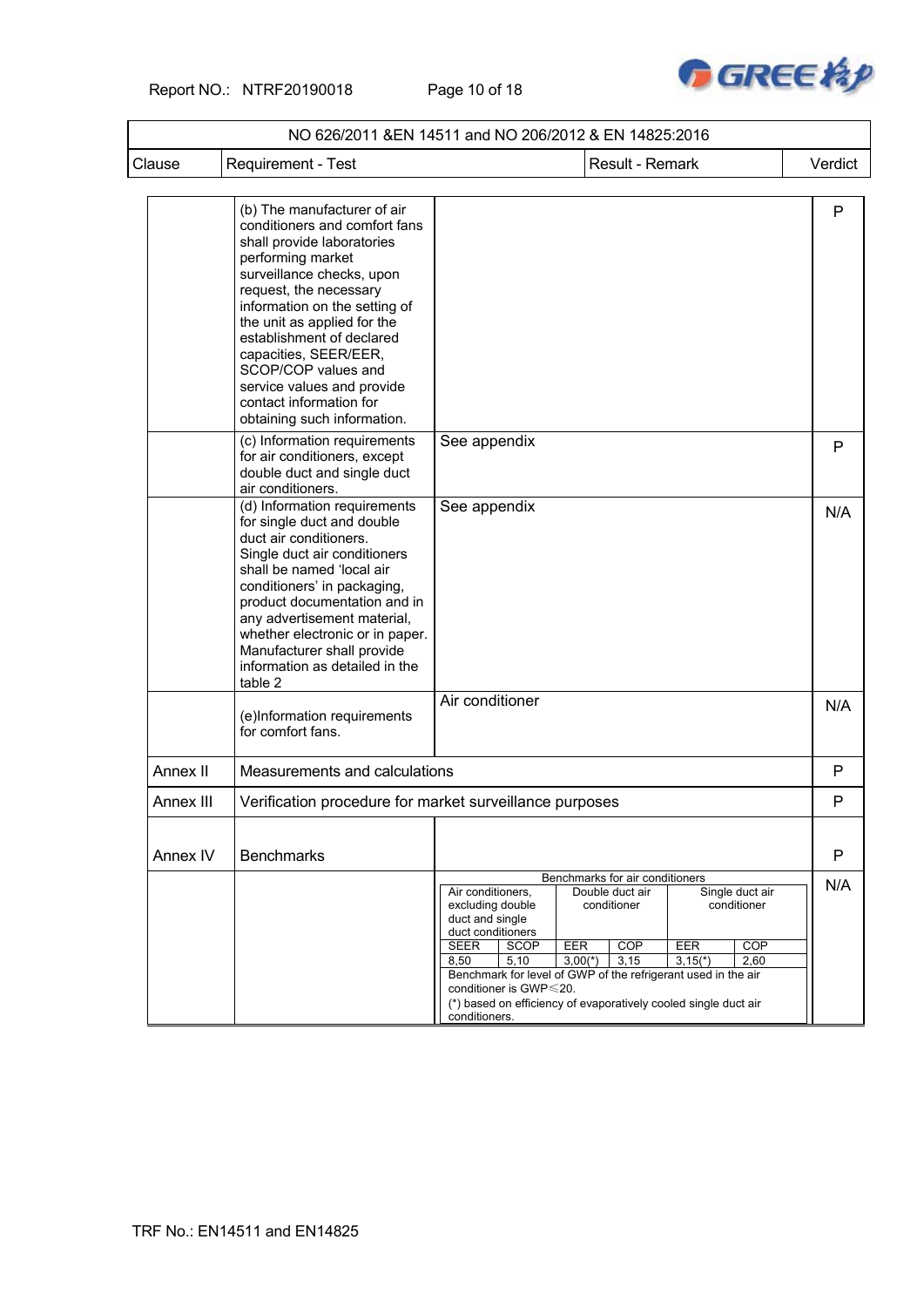Report NO.: NTRF20190018 Page 11 of 18



## NO 626/2011 &EN 14511 and NO 206/2012 & EN 14825:2016

Clause Requirement - Test Result - Result - Remark Verdict

|           | COMMISSION DELEGATED REGULATION (EU) No 626/2011                                                                                                                                                                                                                                                                                                                                                                                                                                                                                                                                       |  |   |  |  |  |
|-----------|----------------------------------------------------------------------------------------------------------------------------------------------------------------------------------------------------------------------------------------------------------------------------------------------------------------------------------------------------------------------------------------------------------------------------------------------------------------------------------------------------------------------------------------------------------------------------------------|--|---|--|--|--|
| Article 3 | Responsibilities of suppliers                                                                                                                                                                                                                                                                                                                                                                                                                                                                                                                                                          |  | P |  |  |  |
| 1         | Suppliers shall take action as described in<br>points (a) to $(g)$                                                                                                                                                                                                                                                                                                                                                                                                                                                                                                                     |  |   |  |  |  |
|           | (a) a printed label is provided for each air<br>conditioner respecting energy efficiency classes<br>as set out in Annex II. The label shall comply<br>with the format and content of information as set<br>out in Annex III. For air conditioners, except<br>single and double duct air conditioners, a<br>printed label must be provided, at least in the<br>packaging of the outdoor unit, for at least one<br>combination of indoor and outdoor units at<br>capacity ratio 1. For other combinations, the<br>information can be alternatively provided on a<br>free access web site |  | P |  |  |  |
|           | (b) a product fiche, as set out in Annex IV, is<br>made available. For air conditioners, except<br>single and double duct air conditioners, a<br>product fiche must be provided at least in the<br>packaging of the out door unit, for at least one<br>combination of indoor and outdoor units at<br>capacity ratio 1. For other combinations, the<br>information can be alternatively provided on a<br>free access web site                                                                                                                                                           |  | P |  |  |  |
|           | (c) technical documentation as set out in Annex<br>V is made available electronically on request to<br>the authorities of the Member States and to the<br>Commission                                                                                                                                                                                                                                                                                                                                                                                                                   |  | P |  |  |  |
|           | (d) any advertisement for a specific model of an<br>air conditioner shall contain the energy<br>efficiency class, if the advertisement discloses<br>energy-related or price information. Where more<br>than one efficiency class is possible, the<br>supplier or the manufacturer, as appropriate,<br>shall declare the energy efficiencyclass for<br>heating at least in 'Average' heating season.<br>Information in the cases where end-users<br>cannot be expected to see the product<br>displayed is to be provided as set out in Annex<br>VI                                      |  | P |  |  |  |
|           | (e) any technical promotional material<br>concerning a specific model of an air<br>conditioner which describes its specific<br>technical parameters shall include the energy<br>efficiency class of that model as set out Annex II                                                                                                                                                                                                                                                                                                                                                     |  | P |  |  |  |
|           | (f) instructions for use are made available                                                                                                                                                                                                                                                                                                                                                                                                                                                                                                                                            |  | P |  |  |  |
|           |                                                                                                                                                                                                                                                                                                                                                                                                                                                                                                                                                                                        |  |   |  |  |  |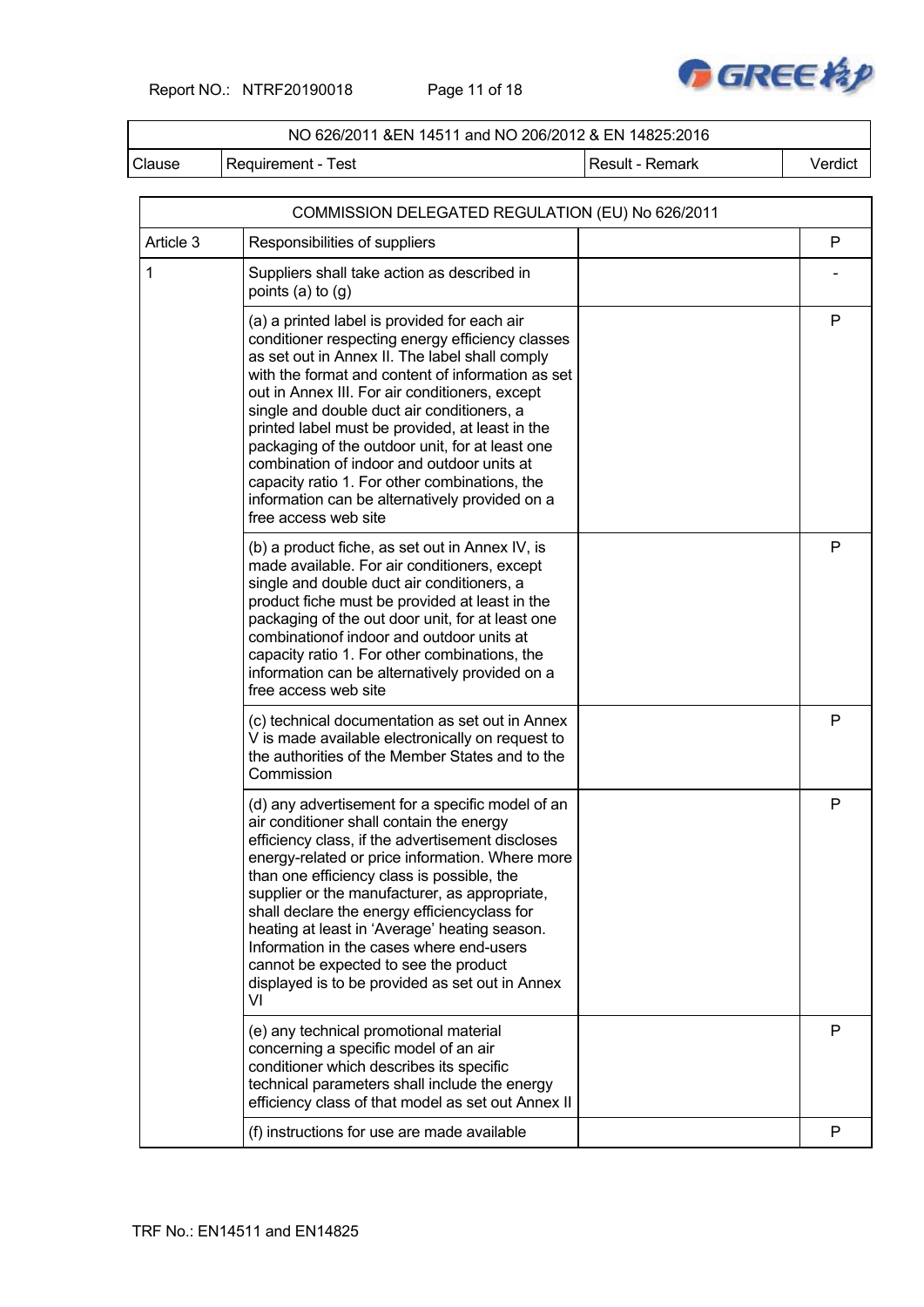Report NO.: NTRF20190018 Page 12 of 18



|                | NO 626/2011 &EN 14511 and NO 206/2012 & EN 14825:2016                                                                                                                                                                                                                                                                                                                                                                                        |                                                                                 |         |
|----------------|----------------------------------------------------------------------------------------------------------------------------------------------------------------------------------------------------------------------------------------------------------------------------------------------------------------------------------------------------------------------------------------------------------------------------------------------|---------------------------------------------------------------------------------|---------|
| Clause         | Requirement - Test                                                                                                                                                                                                                                                                                                                                                                                                                           | Result - Remark                                                                 | Verdict |
|                | (g) single ducts shall be named 'local air<br>conditioners' in packaging, product<br>documentation and in any advertisement<br>material, whether electronic or in paper.                                                                                                                                                                                                                                                                     |                                                                                 | N/A     |
| $\overline{2}$ | The energy efficiency class shall be determined<br>as set out in Annex VII.                                                                                                                                                                                                                                                                                                                                                                  |                                                                                 | P       |
| 3              | The format of the label for air conditioners<br>except for single and double duct air<br>conditioners shall be as set out in Annex III.                                                                                                                                                                                                                                                                                                      |                                                                                 | P       |
| 4              | For the air conditioners, except for single and<br>double duct air conditioners, the format of the<br>label set out in Annex III shall be applied<br>according to the following timetable:                                                                                                                                                                                                                                                   |                                                                                 | P       |
|                | (a) as regards air conditioners, except single<br>duct and double duct air conditioners, placed on<br>the market from 1 January 2013, labels with<br>energy efficiency classes A, B, C, D, E, F, G<br>shall be in accordance with point 1.1 of Annex<br>III for reversible air conditioners, with point 2.1<br>of Annex III for cooling-only air conditioners and<br>with point 3.1 of Annex III for heating-only air<br>conditioners:       |                                                                                 | N/A     |
|                | (b) as regards air conditioners, except single<br>duct and double duct air conditioners, placed on<br>the market from 1 January 2015, labels with<br>energy efficiency classes A+, A, B, C, D, E, F,<br>shall be in accordance with point 1.2 of Annex<br>III for reversible air conditioners, with point 2.2<br>of Annex III for cooling-only air conditioners and<br>with point 3.2 of Annex III for heating-only air<br>conditioners;     |                                                                                 | N/A     |
|                | (c) as regards air conditioners, except single<br>duct and double duct air conditioners, placed on<br>the market from 1 January 2017, labels with<br>energy efficiency classes A++, A+, A, B, C, D,<br>E, shall be in accordance with point 1.3 of<br>Annex III for reversible air conditioners, with<br>point 2.3 of Annex III for cooling-only air<br>conditioners and with point 3.3 of Annex III for<br>heating-only air conditioners;   |                                                                                 | N/A     |
|                | (d) as regards air conditioners, except single<br>duct and double duct air conditioners, placed on<br>the market from 1 January 2019, labels with<br>energy efficiency classes A+++, A++, A+, A, B,<br>C, D shall be in accordance with point 1.4 of<br>Annex III for reversible air conditioners, with<br>point 2.4 of Annex III for cooling-only air<br>conditioners and with point 3.4 of Annex III for<br>heating-only air conditioners. | Cooling mode:A++<br>Heating mode:<br>Warmmer: A+++<br>Average: A++<br>Colder: A | P       |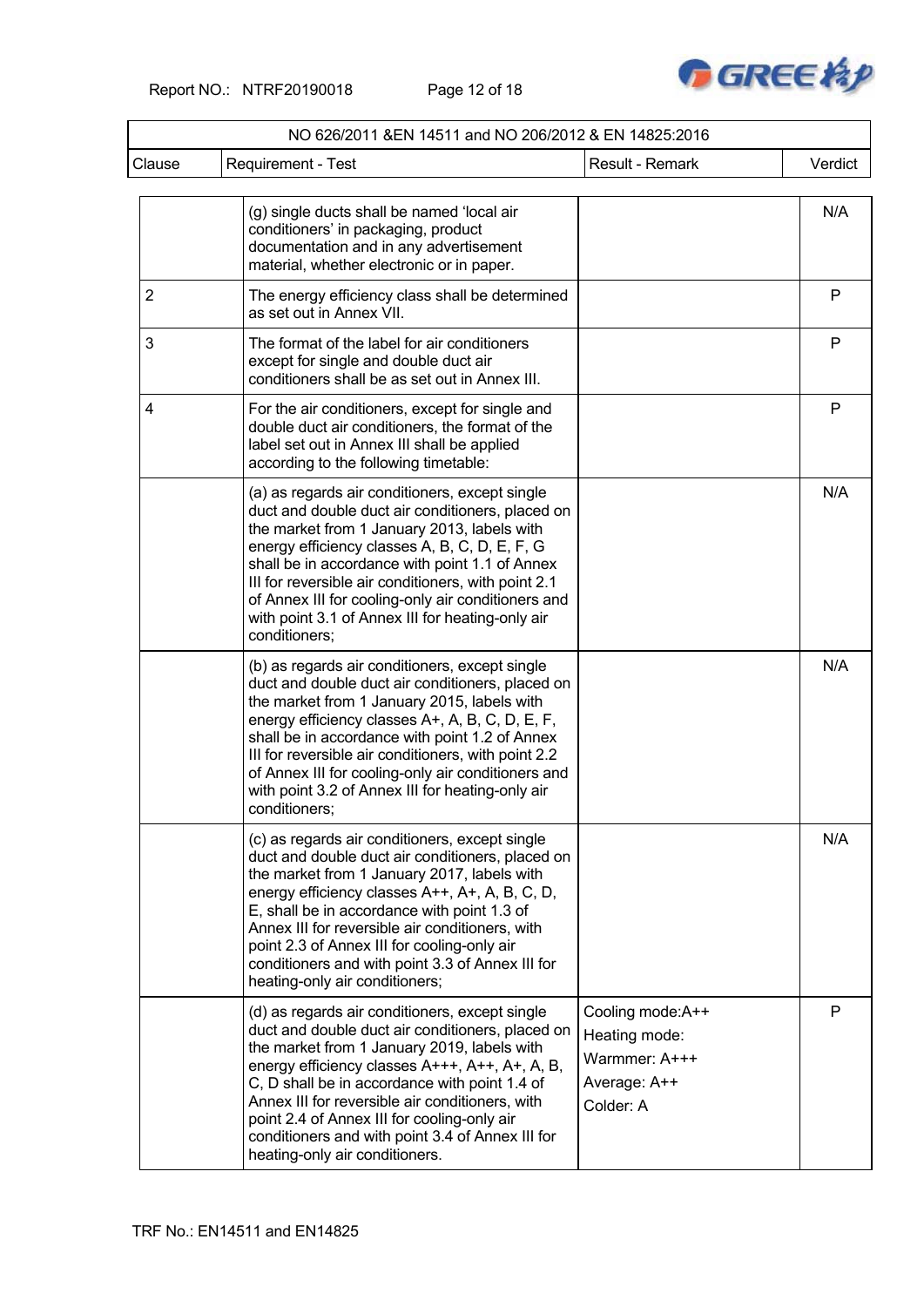Report NO.: NTRF20190018 Page 13 of 18



|          | NO 626/2011 & EN 14511 and NO 206/2012 & EN 14825:2016                                                                                                                                                                                                                                                                                                                                                                                      |                  |         |
|----------|---------------------------------------------------------------------------------------------------------------------------------------------------------------------------------------------------------------------------------------------------------------------------------------------------------------------------------------------------------------------------------------------------------------------------------------------|------------------|---------|
| Clause   | Requirement - Test                                                                                                                                                                                                                                                                                                                                                                                                                          | Result - Remark  | Verdict |
| 5        | The format of the label for double duct air<br>conditioners placed on the market from 1<br>January 2013 with energy efficiency classes<br>A+++, A++, A+, A, B, C, D shall be in<br>accordance with point 4.1 of Annex III for<br>reversible double duct air conditioners, with<br>point 4.3 of Annex III for cooling-only double<br>duct air conditioners and with point 4.5 of Annex<br>III for heating-only double duct air conditioners. |                  | N/A     |
| Annex I  | Definitions                                                                                                                                                                                                                                                                                                                                                                                                                                 |                  |         |
|          | The definition same to $EN14825:2016$ & NO<br>206/2012                                                                                                                                                                                                                                                                                                                                                                                      |                  | P       |
| Annex II | Energy efficiency classes                                                                                                                                                                                                                                                                                                                                                                                                                   |                  | P       |
|          | Energy efficiency classes for air conditioners,<br>except double ducts and single ducts.                                                                                                                                                                                                                                                                                                                                                    | See energy lable | P       |
|          | Energy efficiency classes for double ducts and<br>single ducts.                                                                                                                                                                                                                                                                                                                                                                             |                  | N/A     |
| Annex II | Energy label                                                                                                                                                                                                                                                                                                                                                                                                                                | See the page 3   | P       |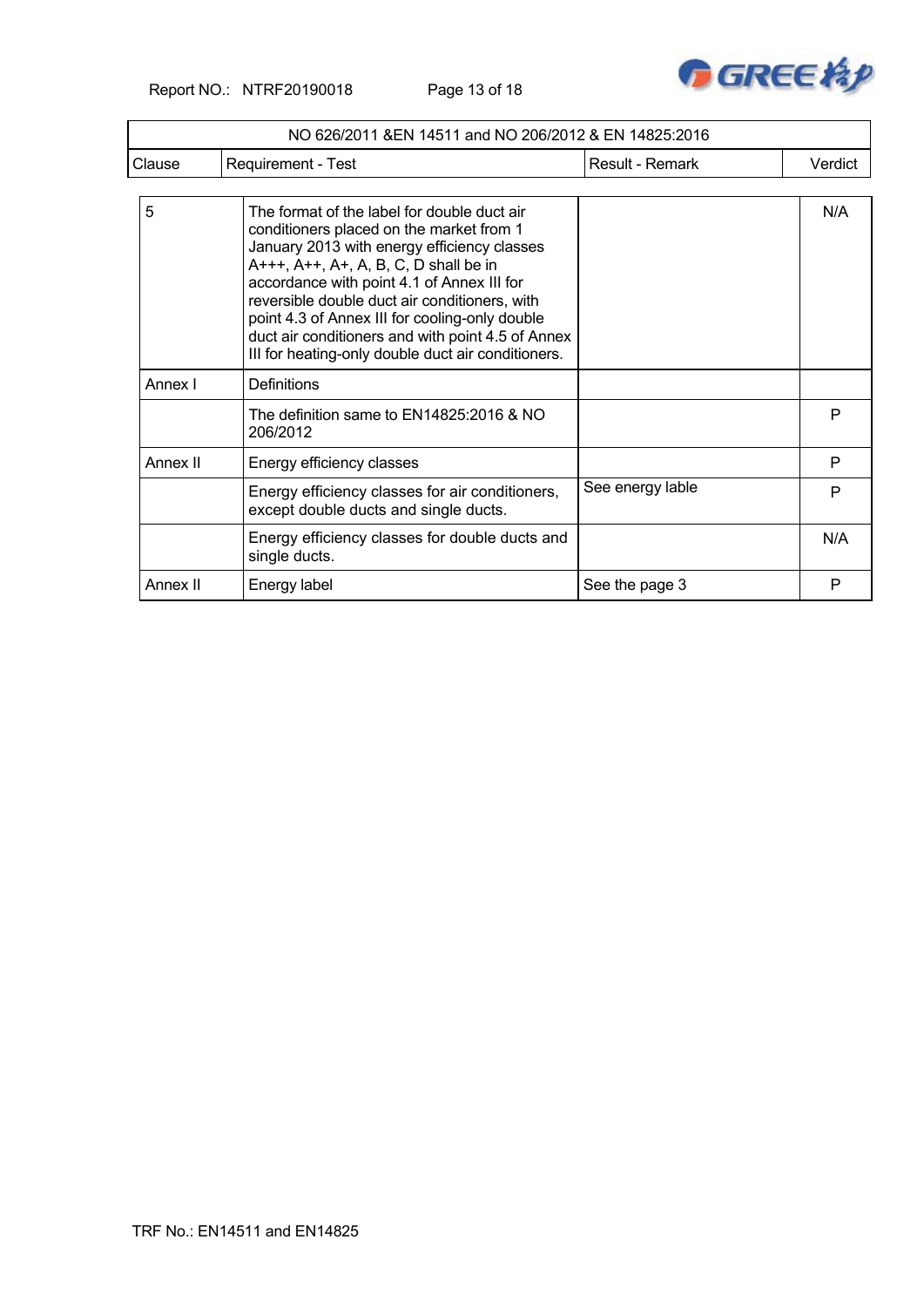Report NO.: NTRF20190018 Page 14 of 18



| NO 626/2011 & EN 14511 and NO 206/2012 & EN 14825:2016 |                    |                 |         |  |  |  |
|--------------------------------------------------------|--------------------|-----------------|---------|--|--|--|
| Clause                                                 | Requirement - Test | Result - Remark | Verdict |  |  |  |

## **Test result of part load according to EN 14825:**

## **Calculation of SEER in cooling mode:**

|              | Full load (Pdesignc): 3500 W;<br>Tdesignc: 35°C<br>Tested Voltage: 230V<br>Frequency: 50Hz |                         |                                                                |                   |      |  |  |  |
|--------------|--------------------------------------------------------------------------------------------|-------------------------|----------------------------------------------------------------|-------------------|------|--|--|--|
| Test<br>item | Indoor<br>$DB/WB(^{\circ}\mathrm{C})$                                                      | Outdoor DB/WB(°C)       | $P_{test}$ $(W)$                                               | <b>Tested EER</b> | Cd   |  |  |  |
| A            |                                                                                            | $35/-$                  | 3536                                                           | 4.29              | 0,25 |  |  |  |
| B            | 27/19                                                                                      | $30/-$                  | 2677                                                           | 6.29              | 0,25 |  |  |  |
| C            |                                                                                            | $25/-$                  | 1634                                                           | 9.39              | 0,25 |  |  |  |
| D            |                                                                                            | $20/-$                  | 810                                                            | 12.70             | 0,25 |  |  |  |
|              |                                                                                            |                         | Psb= Poff = 5.21 W; Pck= 0 W; Pto= 4.24 W, $Q_{HF}$ = 159kWh/a |                   |      |  |  |  |
|              |                                                                                            | <b>Test SEER</b>        | 7.721                                                          |                   |      |  |  |  |
|              |                                                                                            | Declared SEER           | 7.6                                                            |                   |      |  |  |  |
|              |                                                                                            | Test SEER≥Declared SEER |                                                                | Pass              |      |  |  |  |
|              | The calculation method of SEER acoording to the clause 6 of EN14825:2016                   |                         |                                                                |                   |      |  |  |  |
|              | According table 1 of NO 626/2011, the result efficency classes: A++                        |                         |                                                                |                   |      |  |  |  |

## **Calculation of SCOP in heating mode:**

| Full load (Pdesignh): 3200W<br>Tdesignh: $-10^{\circ}$<br>Climate: Average ; |                                                                     |                                                                          |          |  |                                                                        |      |  |  |
|------------------------------------------------------------------------------|---------------------------------------------------------------------|--------------------------------------------------------------------------|----------|--|------------------------------------------------------------------------|------|--|--|
|                                                                              | Tbivalent: -7°C; $TOL: -10°C$                                       | Tested Voltage: 230V                                                     |          |  | Frequency: 50Hz                                                        |      |  |  |
| Test<br>item                                                                 | Indoor<br>$DB(^\circ\mathbb{C})$                                    | Outdoor<br>$DB/WB(^{\circ}\mathrm{C})$                                   | Ptest(w) |  | Tested COP                                                             | Cd   |  |  |
| A                                                                            |                                                                     | $-7/-8$                                                                  | 2819     |  | 2.78                                                                   | 0,25 |  |  |
| B                                                                            |                                                                     | 2/1                                                                      | 1806     |  | 4.81                                                                   | 0,25 |  |  |
| C                                                                            | $20/-$                                                              | 7/6                                                                      | 1172     |  | 5.77                                                                   | 0,25 |  |  |
| D                                                                            |                                                                     | 12/11                                                                    | 983      |  | 6.61                                                                   | 0,25 |  |  |
| E                                                                            |                                                                     | <b>TOL</b>                                                               | 2800     |  | 2.62                                                                   | 0,25 |  |  |
| F                                                                            |                                                                     | Tbivalent                                                                | 2819     |  | 2.78                                                                   | 0.25 |  |  |
|                                                                              |                                                                     |                                                                          |          |  | Psb= Poff= 5.21 W; Pck= 0 W; Pto= 15.12 W, Q <sub>HE</sub> = 973 kWh/a |      |  |  |
|                                                                              |                                                                     | <b>SCOP</b>                                                              |          |  | 4.602                                                                  |      |  |  |
|                                                                              |                                                                     | Declared SCOP                                                            |          |  | 4.6                                                                    |      |  |  |
|                                                                              |                                                                     | SCOP≥Declared SCOP                                                       |          |  | Pass                                                                   |      |  |  |
|                                                                              |                                                                     | The calculation method of SEER acoording to the clause 7 of EN14825:2016 |          |  |                                                                        |      |  |  |
|                                                                              | According table 1 of NO 626/2011, the result efficency classes: A++ |                                                                          |          |  |                                                                        |      |  |  |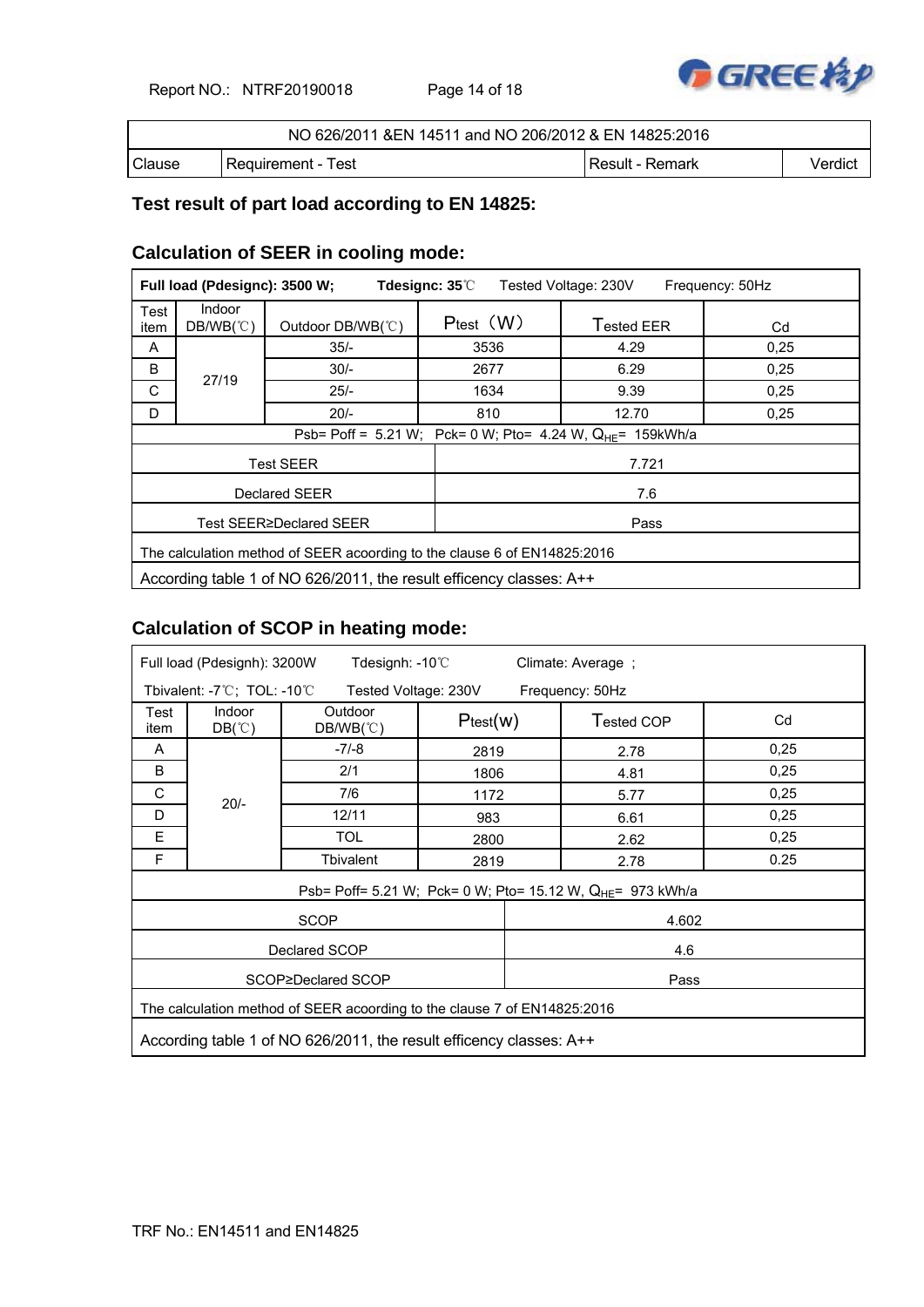Report NO.: NTRF20190018 Page 15 of 18



| NO 626/2011 & EN 14511 and NO 206/2012 & EN 14825:2016 |                    |                  |         |  |  |  |
|--------------------------------------------------------|--------------------|------------------|---------|--|--|--|
| <b>Clause</b>                                          | Requirement - Test | ⊺Result - Remark | √erdict |  |  |  |

# **Calculation of SCOP in heating mode:**

|              | Full load (Pdesignh): 4500W                                              | Tdesignh: $-22^{\circ}$                |                      |     | Climate: Colder                                                          |      |  |  |
|--------------|--------------------------------------------------------------------------|----------------------------------------|----------------------|-----|--------------------------------------------------------------------------|------|--|--|
|              | Tbivalent: -15°C; TOL: -22°C                                             |                                        | Tested Voltage: 230V |     | Frequency: 50Hz                                                          |      |  |  |
| Test<br>item | Indoor<br>$DB(^\circ\mathbb{C})$                                         | Outdoor<br>$DB/WB(^{\circ}\mathrm{C})$ | Ptest(w)             |     | Tested COP                                                               | Cd   |  |  |
| A            |                                                                          | $-7/-8$                                | 2819                 |     | 2.78                                                                     | 0,25 |  |  |
| B            |                                                                          | 2/1                                    | 1806                 |     | 4.82                                                                     | 0,25 |  |  |
| C            |                                                                          | 7/6                                    | 1172                 |     | 5.78                                                                     | 0,25 |  |  |
| D            | $20/-$                                                                   | 12/11                                  | 983                  |     | 6.61                                                                     | 0,25 |  |  |
| E            |                                                                          | <b>TOL</b>                             | 3500                 |     | 1.92                                                                     | 0,25 |  |  |
| F            |                                                                          | Tbivalent                              | 3680                 |     | 2.23                                                                     | 0,25 |  |  |
| G            |                                                                          | $-15/-$                                | 3680                 |     | 2.23                                                                     | 0,25 |  |  |
|              |                                                                          |                                        |                      |     | Psb= Poff= 5.21 W; Pck= 0 W; Pto= 15.12 W,, Q <sub>HE</sub> = 2552 kWh/a |      |  |  |
|              |                                                                          | <b>SCOP</b>                            |                      |     | 3.703                                                                    |      |  |  |
|              |                                                                          | Declared SCOP                          |                      | 3.7 |                                                                          |      |  |  |
|              |                                                                          | SCOP≥Declared SCOP                     |                      |     | Pass                                                                     |      |  |  |
|              | The calculation method of SEER acoording to the clause 7 of EN14825:2016 |                                        |                      |     |                                                                          |      |  |  |
|              | According table 1 of NO 626/2011, the result efficency classes: A        |                                        |                      |     |                                                                          |      |  |  |

# **Calculation of SCOP in heating mode:**

| Full load (Pdesignh): 3500W<br>Tdesignh: $2^{\circ}$<br>Climate: Warmer: |                                                                          |                                        |                      |                                                                         |      |  |  |  |
|--------------------------------------------------------------------------|--------------------------------------------------------------------------|----------------------------------------|----------------------|-------------------------------------------------------------------------|------|--|--|--|
|                                                                          | Tbivalent: $2^{\circ}$ C; TOL: $2^{\circ}$ C                             |                                        | Tested Voltage: 230V | Frequency: 50Hz                                                         |      |  |  |  |
| Test<br>item                                                             | Indoor<br>$DB(^\circ\mathbb{C})$                                         | Outdoor<br>$DB/WB(^{\circ}\mathrm{C})$ | $P_{test}(w)$        | Tested COP                                                              | Cd   |  |  |  |
| A                                                                        |                                                                          |                                        |                      |                                                                         | 0,25 |  |  |  |
| B                                                                        |                                                                          | 2/1                                    | 3592                 | 2.83                                                                    | 0,25 |  |  |  |
| С                                                                        | $20/-$                                                                   | 7/6                                    | 2283                 | 5.25                                                                    | 0,25 |  |  |  |
| D                                                                        |                                                                          | 12/11                                  | 983                  | 6.61                                                                    | 0,25 |  |  |  |
| E                                                                        |                                                                          | <b>TOL</b>                             | 3592                 | 2.83                                                                    | 0,25 |  |  |  |
| F                                                                        |                                                                          | <b>Tbivalent</b>                       | 3592                 | 2.83                                                                    | 0,25 |  |  |  |
|                                                                          |                                                                          |                                        |                      | Psb= Poff= 5.21 W; Pck= 0 W; Pto= 15.12 W,, Q <sub>HE</sub> = 883 kWh/a |      |  |  |  |
|                                                                          |                                                                          | <b>SCOP</b>                            |                      | 5.552                                                                   |      |  |  |  |
|                                                                          |                                                                          | Declared SCOP                          |                      | 5.5                                                                     |      |  |  |  |
|                                                                          |                                                                          | SCOP≥Declared SCOP                     |                      | Pass                                                                    |      |  |  |  |
|                                                                          | The calculation method of SEER acoording to the clause 7 of EN14825:2016 |                                        |                      |                                                                         |      |  |  |  |
|                                                                          | According table 1 of NO 626/2011, the result efficency classes: A+++     |                                        |                      |                                                                         |      |  |  |  |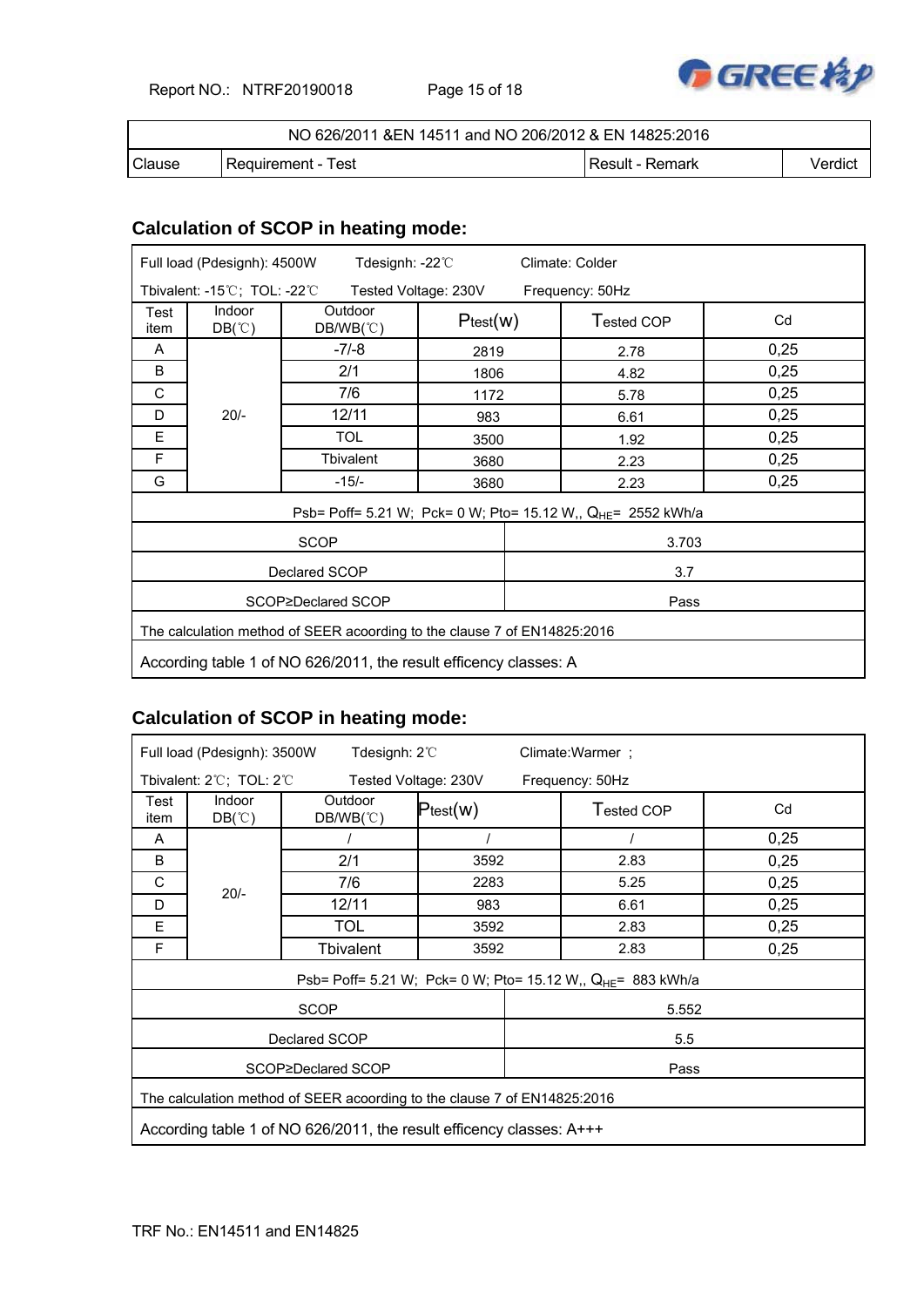Report NO.: NTRF20190018 Page 16 of 18



| NO 626/2011 & EN 14511 and NO 206/2012 & EN 14825:2016 |                      |                   |         |  |  |  |
|--------------------------------------------------------|----------------------|-------------------|---------|--|--|--|
| Clause                                                 | I Requirement - Test | I Result - Remark | Verdict |  |  |  |

## **Appendix I: information according to clause 3 of NO 206/2012 ANNEX**Ⅰ**, for air conditioners**,**except single duct and double duct air conditioners**

| Function (indicate if present)                                                                   |                |       |      | Only for heating mode, if applicable                                                                          |                     |                 |              |
|--------------------------------------------------------------------------------------------------|----------------|-------|------|---------------------------------------------------------------------------------------------------------------|---------------------|-----------------|--------------|
| Cooling                                                                                          | Y              |       |      | Average(mandatory)                                                                                            |                     | Y               |              |
| Heating                                                                                          |                | Y.    |      | Warmer(if designed)                                                                                           |                     | Υ               |              |
|                                                                                                  |                |       |      | Colder(if designed)                                                                                           |                     | Y               |              |
| Item                                                                                             | Symbol         | Value | Unit | Item                                                                                                          | Symbol              | Value           | Unit         |
|                                                                                                  | Design load    |       |      |                                                                                                               | Seasonal efficiency |                 |              |
| Cooling                                                                                          | Pdesignc       | 3.5   | kW   | Cooling                                                                                                       | <b>SEER</b>         | 7.6             |              |
| Heating/average                                                                                  | Pdesignh       | 3.2   | kW   | Heating/average                                                                                               | SCOP/A              | 4.6             |              |
| Heating/warmer                                                                                   | Pdesignh       | 3.5   | kW   | Heating/warmer                                                                                                | SCOP/W              | 5.5             |              |
| Heating/colder                                                                                   | Pdesignh       | 4.5   | kW   | Heating/colder                                                                                                | SCOP/C              | 3.7             |              |
| Declared capacity (*) for cooling, at indoor<br>temperature 27(19) °C and outdoor temperature Tj |                |       |      | Declared<br>energy<br>temperature 27(19) °C and outdoor temperature Tj                                        | efficiency          | ratio<br>$(*),$ | indoor<br>at |
| Item                                                                                             | Symbol         | Value | Unit | Item                                                                                                          | Symbol              | Value           | Unit         |
| Tj= $35^{\circ}$ C                                                                               | Pdc            | 3.53  | kW   | Tj= $35^{\circ}$ C                                                                                            | EERd                | 4.29            |              |
| $Ti=30^{\circ}C$                                                                                 | Pdc            | 2.67  | kW   | $Ti=30^{\circ}C$                                                                                              | <b>EERd</b>         | 6.29            | $\equiv$     |
| Tj=25 $°C$                                                                                       | Pdc            | 1.63  | kW   | Tj=25 $°C$                                                                                                    | EERd                | 9.39            |              |
| $Tj = 20^{\circ}$                                                                                | Pdc            | 0.81  | kW   | Tj=20 $°C$                                                                                                    | <b>EERd</b>         | 12.70           |              |
| Declared capacity (*) for heating/Average season,<br>at indoor temperature 20 °C and outdoor     | temperature Tj |       |      | Declared coefficient of performance(*)/Average season,<br>at indoor temperature 20 °C and outdoor temperature | Tj                  |                 |              |
| $Ti=-7^{\circ}C$                                                                                 | Pdh            | 2.81  | kW   | $Ti=-7^{\circ}C$                                                                                              | COPd                | 2.78            |              |
| $Ti=2^{\circ}C$                                                                                  | Pdh            | 1.80  | kW   | $Ti=2^{\circ}C$                                                                                               | <b>COPd</b>         | 4.81            |              |
| $Ti=7^{\circ}C$                                                                                  | Pdh            | 1.17  | kW   | $Ti=7^{\circ}C$                                                                                               | COPd                | 5.77            |              |
| $Ti=12^{\circ}$                                                                                  | Pdh            | 0.98  | kW   | $Tj=12^{\circ}C$                                                                                              | COPd                | 6.61            |              |
| Tj=operating<br>limit                                                                            | Pdh            | 2.80  | kW   | Tj=operating<br>limit                                                                                         | <b>COPd</b>         | 2.62            |              |
| Tj=bivalent<br>temperature                                                                       | Pdh            | 2.81  | kW   | Tj=bivalent<br>temperature                                                                                    | COPd                | 2.78            |              |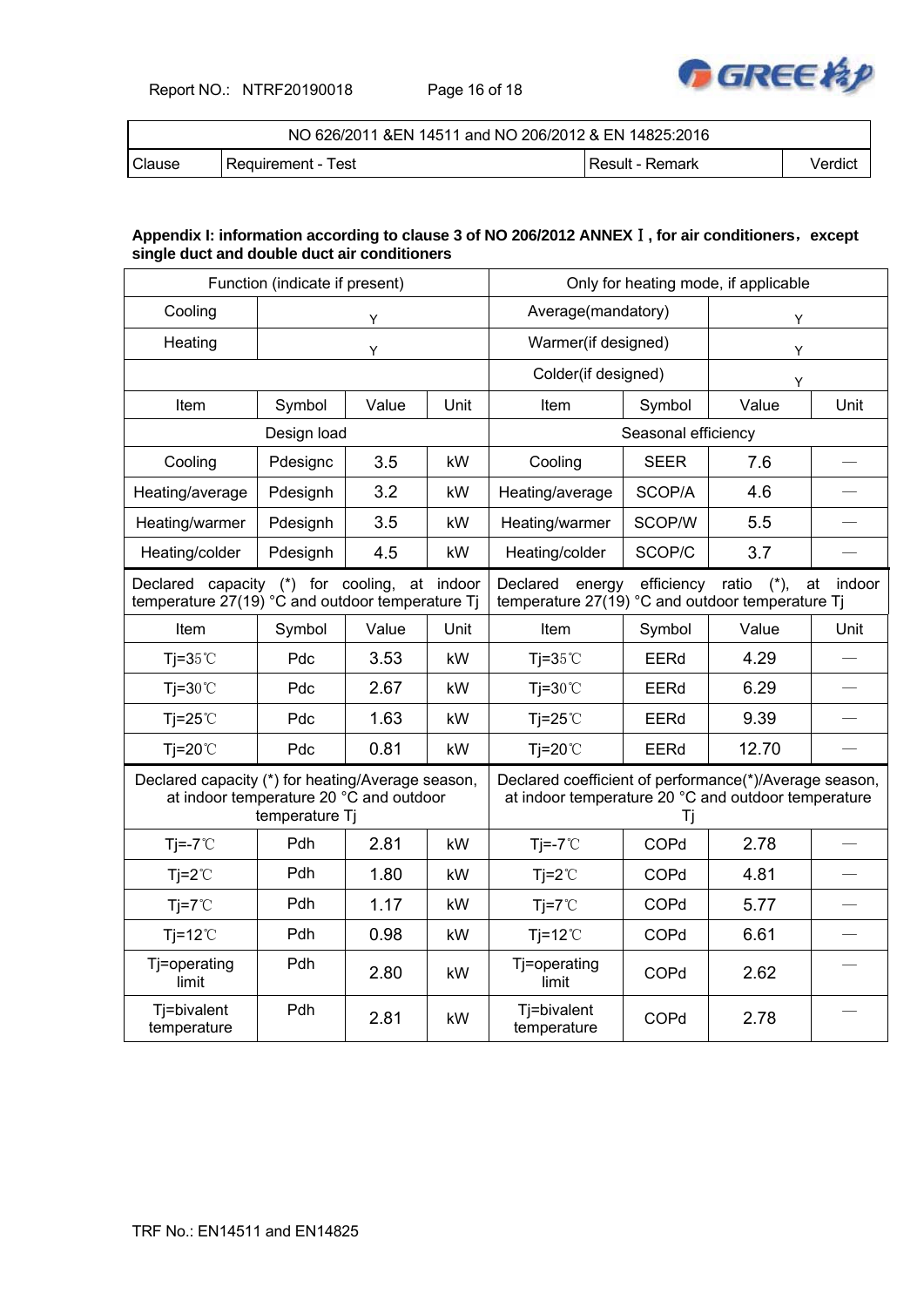Report NO.: NTRF20190018 Page 17 of 18



| NO 626/2011 & EN 14511 and NO 206/2012 & EN 14825:2016 |                    |                   |         |  |  |  |
|--------------------------------------------------------|--------------------|-------------------|---------|--|--|--|
| Clause                                                 | Requirement - Test | l Result - Remark | √erdict |  |  |  |

| Function (indicate if present)                                                                                |                             |                     |                                                                                                                    | Only for heating mode, if applicable                                                             |                             |                |                 |
|---------------------------------------------------------------------------------------------------------------|-----------------------------|---------------------|--------------------------------------------------------------------------------------------------------------------|--------------------------------------------------------------------------------------------------|-----------------------------|----------------|-----------------|
| Cooling                                                                                                       |                             | Y                   |                                                                                                                    | Average(mandatory)                                                                               |                             | Y              |                 |
| Heating                                                                                                       | Y                           |                     | Warmer(if designed)                                                                                                |                                                                                                  | Υ                           |                |                 |
|                                                                                                               |                             | Colder(if designed) |                                                                                                                    | Y                                                                                                |                             |                |                 |
| Item                                                                                                          | Symbol                      | Value               | Unit                                                                                                               | Item                                                                                             | Symbol                      | Value          | Unit            |
| Declared capacity (*) for heating/Warmer season, at<br>indoor temperature 20 °C and outdoor temperature       | Tj                          |                     |                                                                                                                    | Declared coefficient of performance(*)/Warmer<br>season, at indoor temperature 20 °C and outdoor | temperature Tj              |                |                 |
| $Tj = 2^{\circ}C$                                                                                             | Pdh                         | 3.59                | kW                                                                                                                 | $Tj = 2^{\circ}C$                                                                                | COPd                        | 2.83           |                 |
| $Tj = 7^{\circ}C$                                                                                             | Pdh                         | 2.28                | kW                                                                                                                 | $Tj = 7^{\circ}C$                                                                                | COPd                        | 5.25           |                 |
| $Tj=12^{\circ}C$                                                                                              | Pdh                         | 0.98                | kW                                                                                                                 | $Tj=12^{\circ}C$                                                                                 | COPd                        | 6.61           |                 |
| Tj=operating limit                                                                                            | Pdh                         | 3.59                | kW                                                                                                                 | Tj=operating<br>limit                                                                            | COPd                        | 2.83           |                 |
| Tj=bivalent<br>temperature                                                                                    | Pdh                         | 3.59                | kW                                                                                                                 | Tj=bivalent<br>temperature                                                                       | COPd                        | 2.83           |                 |
| Declared capacity (*) for heating/Colder season, at<br>indoor temperature 20 °C and outdoor temperature<br>Τj |                             |                     | Declared coefficient of performance(*)/Colder<br>season, at indoor temperature 20 °C and outdoor<br>temperature Ti |                                                                                                  |                             |                |                 |
| $Ti=-7^{\circ}C$                                                                                              | Pdh                         | 2.81                | kW                                                                                                                 | $Ti=-7^{\circ}C$                                                                                 | COPd                        | 2.78           |                 |
| $Tj = 2^{\circ}C$                                                                                             | Pdh                         | 1.80                | kW                                                                                                                 | $Tj = 2^{\circ}C$                                                                                | COPd                        | 4.82           |                 |
| $Tj = 7^{\circ}C$                                                                                             | Pdh                         | 1.17                | kW                                                                                                                 | $Ti=7^{\circ}C$                                                                                  | COPd                        | 5.78           |                 |
| $Ti=12^{\circ}C$                                                                                              | Pdh                         | 0.98                | kW                                                                                                                 | $Ti=12^{\circ}$                                                                                  | COPd                        | 6.61           |                 |
| Tj=operating limit                                                                                            | Pdh                         | 3.50                | kW                                                                                                                 | Tj=operating<br>limit                                                                            | COPd                        | 1.92           |                 |
| Tj=bivalent<br>temperature                                                                                    | Pdh                         | 3.68                | kW                                                                                                                 | Tj=bivalent<br>temperature                                                                       | COPd                        | 2.23           |                 |
| Tj = $-15^{\circ}$ C                                                                                          | Pdh                         | 3.68                | kW                                                                                                                 | Tj=-15 $°C$                                                                                      | COPd                        | 2.23           |                 |
|                                                                                                               | <b>Bivalent temperature</b> |                     |                                                                                                                    |                                                                                                  | Operating limit temperature |                |                 |
| Heating/Average                                                                                               | Tbiv                        | $-7$                | $^\circ\!{\rm C}$                                                                                                  | Heating/Average                                                                                  | Tol                         | $-10$          | $\rm ^{\circ}C$ |
| Heating/Warmer                                                                                                | Tbiv                        | $\overline{2}$      | $\rm ^{\circ}C$                                                                                                    | Heating/Warmer                                                                                   | Tol                         | $\overline{2}$ | $\rm ^{\circ}C$ |
| Heating/Colder                                                                                                | Tbiv                        | $-15$               | $\rm ^{\circ}C$                                                                                                    | Heating/Colder                                                                                   | Tol                         | $-22$          | $\rm ^{\circ}C$ |
|                                                                                                               | Cycling interval capacity   |                     |                                                                                                                    |                                                                                                  | Cycling interval efficiency |                |                 |
| for cooling                                                                                                   | Pcycc                       | x,x                 | kW                                                                                                                 | for cooling                                                                                      | <b>EERcyc</b>               | X, X           |                 |
| for heating                                                                                                   | Pcych                       | x,x                 | kW                                                                                                                 | for heating                                                                                      | COPcyc                      | X, X           |                 |
| Degradation co-<br>efficient cooling<br>$(**)$                                                                | Cdc                         | 0.25                |                                                                                                                    | Degradation co-<br>efficient heating<br>$(**)$                                                   | Cdh                         | 0.25           |                 |